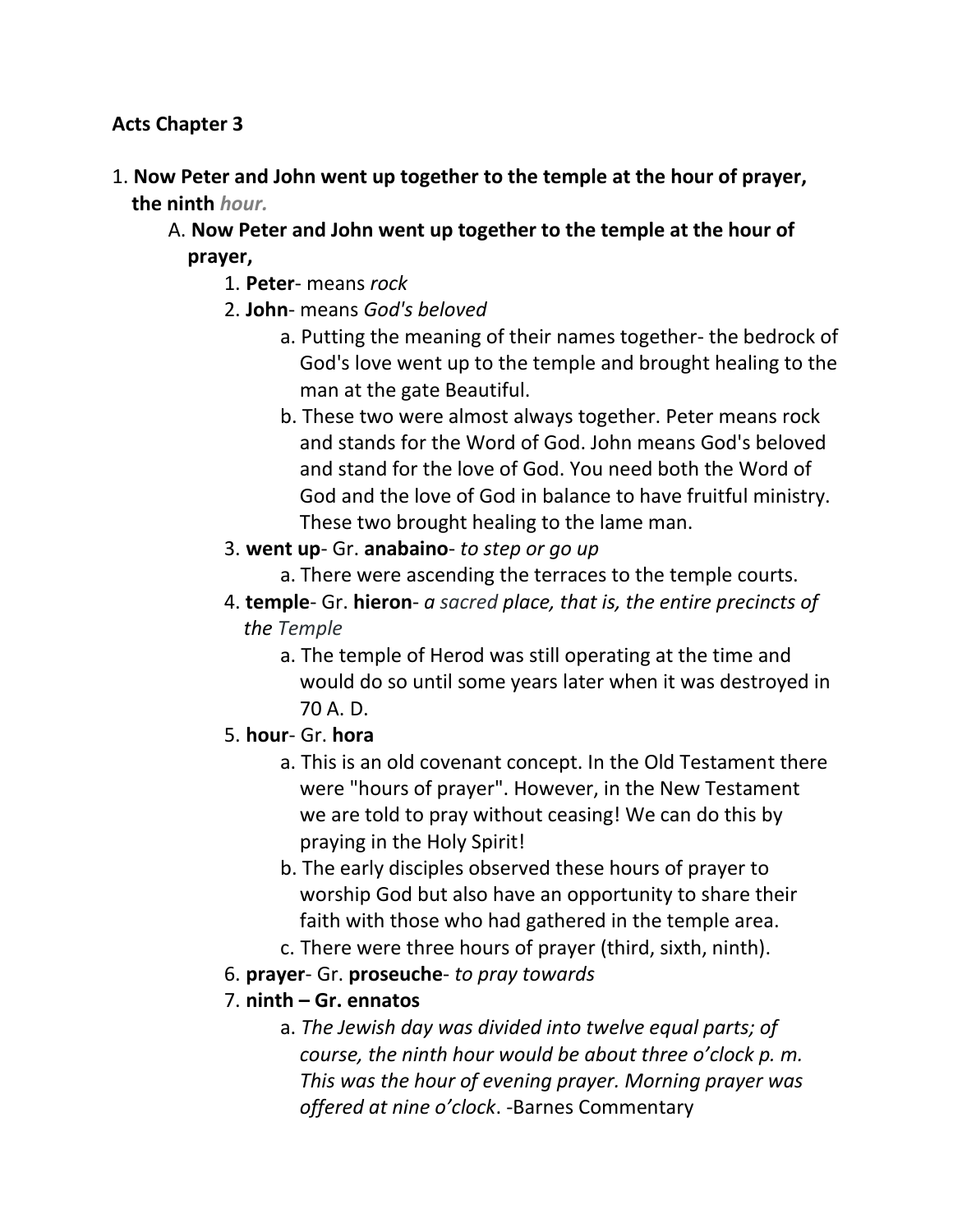- b. Jesus hung on the cross from the third hour of the day [9:00am] until the ninth hour [3:00pm]. He died around 3:00p.m. in the afternoon. John 11:9
- 2. **And a certain man lame from his mother's womb was carried, whom they laid daily at the gate of the temple which is called Beautiful, to ask alms from those who entered the temple;**

## A. **And a certain man lame from his mother's womb was carried,**

- 1. **certain man tis aner**
	- a. When Luke uses the term "a certain man" in this book this refers to an unbeliever. Acts 3:2, Acts 5:1, Acts 8:9, Acts 9:33, Acts 10:1, Acts 14:8, Acts 18:7, Acts 18:24, Acts 19:24 When Luke speaks of a believer in this book he will use the term "a certain disciple". Acts 9:10, Acts 9:36, Acts 16:1, Acts 21:6 This man was not born again at this time.

2. **lame**- Gr. **cholos**- *crippled in the feet, limping, halting, lame, maimed, deprived of a foot*

- 3. **mother's** Gr. **meter**
- 4. **womb** Gr. **koilia**
	- a. We know this man was above forty years old at this point. Acts 4:22
	- b. A similar miracle was performed through Paul in Lystra. Acts 14:8-9
	- c. This man grew up with a terrible stigma attached to him because he was born in this condition. The mother also would have born this stigma as well. Hopefully, the mother was still alive to see this miracle and stigma removed!

5. **carried**- Gr. **bastazo**- *to take up in order to carry or bear, to put upon one's self*

- a. Notice that this man did not drag himself there every day. Someone carried him each day to this place. This is important. Some are called to assist another one until the miracle they need occurs. We need to bear people to God in prayer until their miracle happens! Some are called to perform a miracle for another, but some are called to position that person for their miracle.
- b. This was the case of the lame man who had been lowered down through the roof to Jesus. Men had carried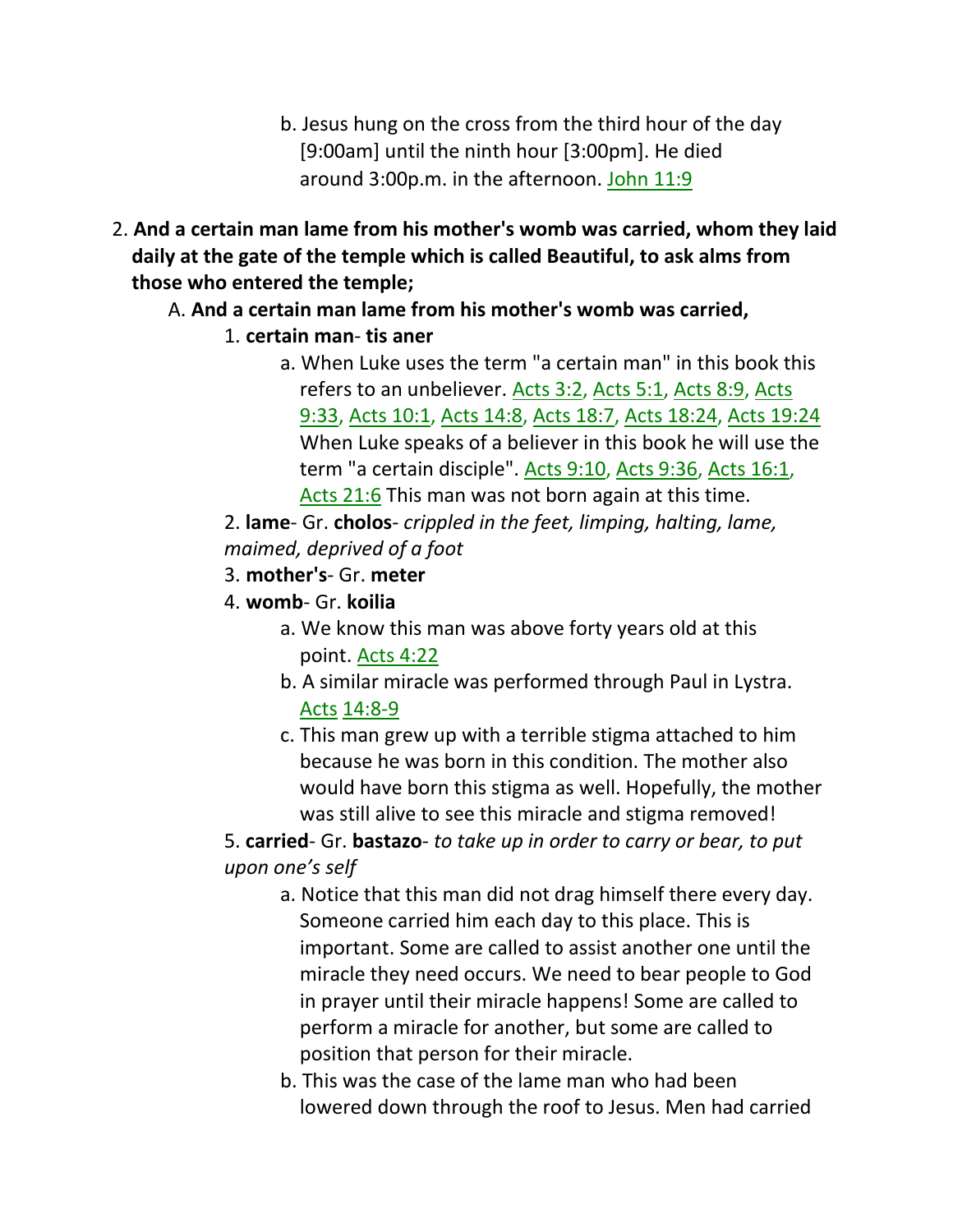this man up onto the roof, dug a hole in it and lowered the man down. They were instrumental in positioning this man, to receive his miracle.

## B. **whom they laid daily at the gate of the temple which was called Beautiful,**

## 1. **laid**- Gr. **tithemi**- *to place*

## 2. **daily**- Gr. **kata hemera**

- a. Someone was faithful to do this every single day. Thank God for the faithfulness of others.
- b. It is important to note that this man was laid daily at this gate. Jesus had to have walked by this man many times but did not heal him. There was a certain time for his healing, and this day was the day. What if his friends tired of doing this every day failed to bring him to the gate this morning? He would have missed the time and opportunity for his miracle.
- 3. **gate** Gr. **thura** *door*
- 4. **temple** Gr. **hieron**
- 5. **called** Gr. **lego**
- 6. **beautiful** Gr. **horiaos** *belonging to the right hour or season (timely), that is, (by implication) flourishing*
	- a. *There are different opinions concerning this gate. Josephus observes, Bell. Jud. lib. v. cap. 5, sect. 3, that the temple had nine gates, which were on every side covered with gold and silver; but there was one gate which was without the holy house, and was of Corinthian brass, and greatly excelled those which were only covered with gold and silver: The magnitudes of the other gates were equal one to another; but that of the Corinthian gate, which opened on the east, over against the gate of the holy house itself, was much larger: for its height was fifty cubits, and its doors were forty cubits, and it was adorned after a most costly manner, as having much richer and thicker plates of silver and gold upon them than upon the other. This last was probably the gate*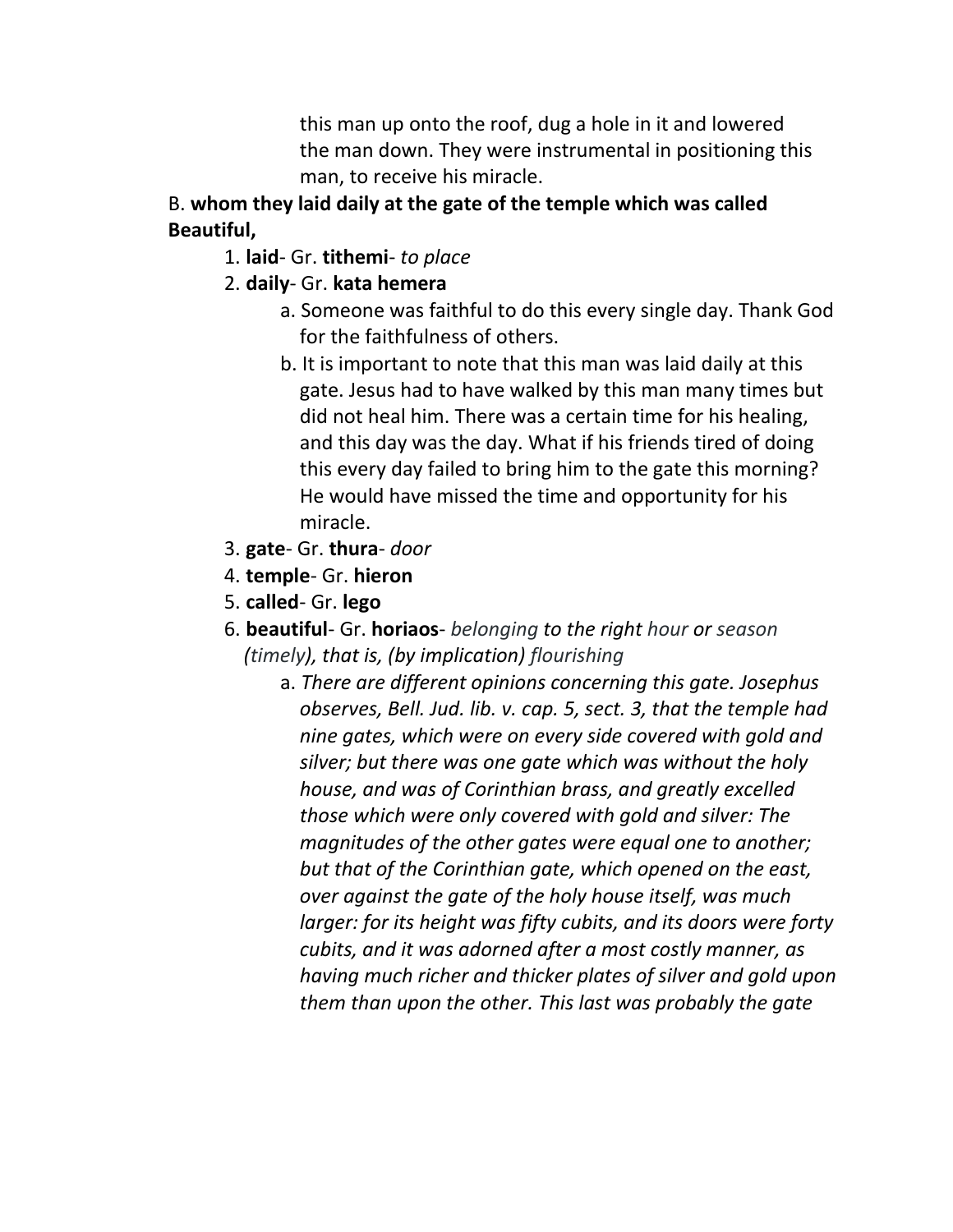*which is here called Beautiful; because it was on the outside of the temple, to which there was an easy access, and because it was evidently the most costly*. -Clarke Commentary

- b. The word beautiful, means belonging to the right hour or season. This man was set at this door so he could receive his miracle at the right hour or season. Those that carried him there positioned him so he could receive his miracle at the right time and season.
- c. We need to stay positioned at God's beautiful gate and keep our hopes high for something beautiful to happen to us no matter how long our trial has been.

# C. **to ask alms from those who entered the temple**

- 1. **ask** Gr. **aiteo**
- 2. **alms** Gr. **eleemosune** *compassionateness, that is, (as exercised* *towards the poor) beneficence, or (concretely) a benefaction*
	- a. Beggars wore a special garment. *Their garments were specially striped so that people would know that the wearer was legitimately begging, that he had no other means of financial support.* -Courson This is the garment that blind Bartimaeus threw away to come to Jesus. Mark 10:50 He was signifying by doing so that his begging days were over!
	- b. Giving to the poor is an act of mercy. The poor are close to God's heart and mercy.

## 3. **entered**- Gr. **eisporeuomai**- *travel into, go into*

a. This was a good place to beg. There was a large number of people streaming by and most had God on their mind and so would be disposed to give out of duty or love of God.

## 3. **who, seeing Peter and John about to go into the temple, asked for alms.**

A. **who,**

## B. **seeing Peter and John about to go into the temple**,

- 1. **seeing** Gr. **eido** *to perceive, see*
	- a. There is no indication that this man knew or recognized Peter and John from any other person walking by.
- 2. **Peter** means *rock*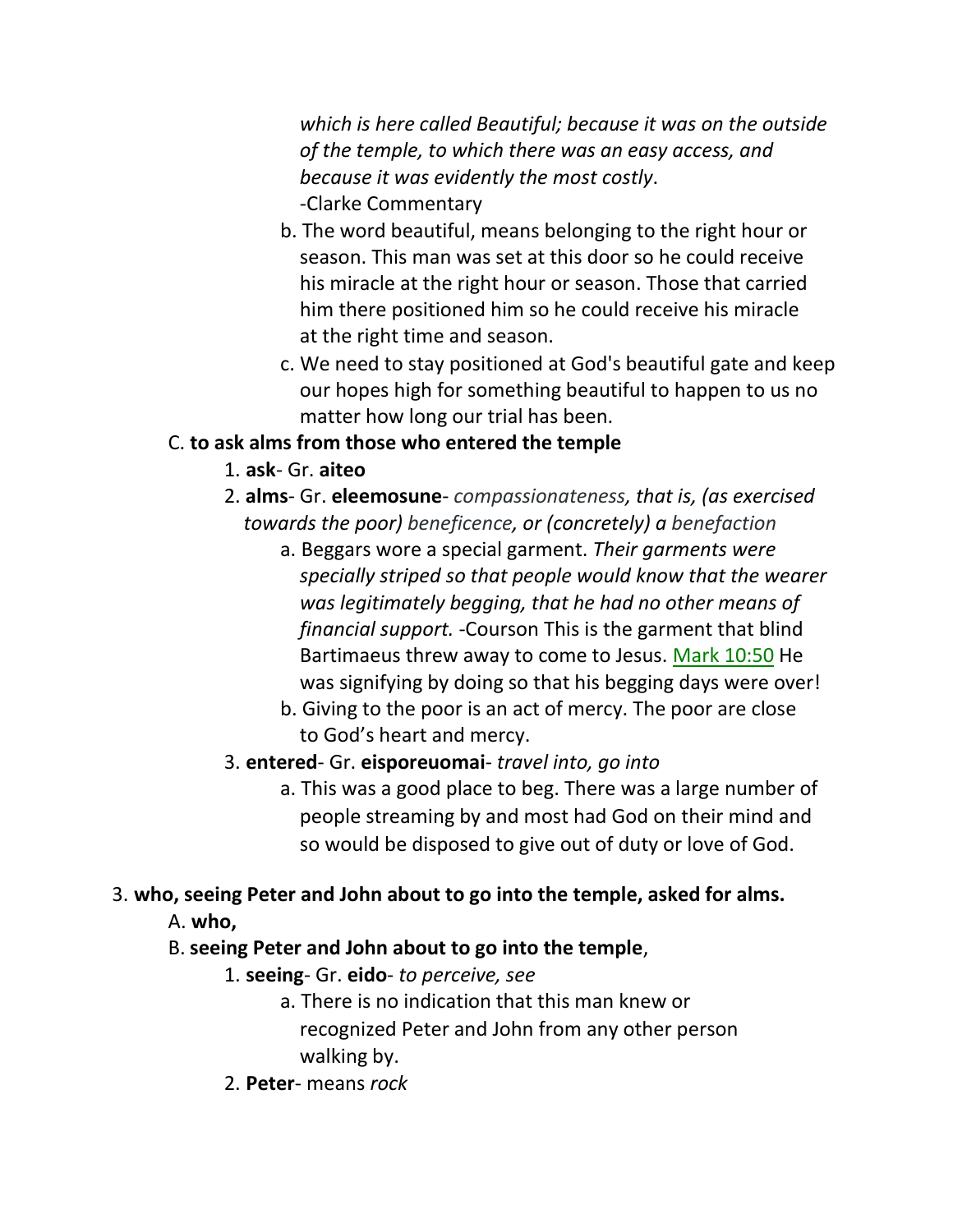- 3. **John** means *God's beloved*
	- a. Again, the bedrock of God's love brought this man his healing.
	- b. *Peter and John are often found together in Scripture. They were partners in the fishing business (Luk\_5:10); they prepared the last Passover for Jesus* (Luk\_22:8); *they ran to the tomb on the first Easter Sunday morning* (Joh\_20:3-4); *and they ministered to the Samaritans who believed on Jesus Christ* (Act\_8:14). *Now that they were filled with the Holy Spirit, the Apostles were no longer competing for greatness, but were at last working faithfully together to build the church* (Psa\_133:1-3). -Wiersbe Commentary
- 4. **go into** Gr. **eiseimi eis**
- 5. **temple** Gr. **hieron**
- C. **asked for alms**
	- 1. **asked** Gr. **erotao lambano-** *requested to receive*
	- 2. **alms** Gr. **eleemosune** see vs. 2

# 4. **And fixing his eyes on him, with John, Peter said, "Look at us."**

## A. **And fixing his eyes on him**,

- 1. **fixing his eyes** Gr. **atenizo** *to fix one's eyes upon, look steadily, gaze intently, gaze; look straight; stare.*
	- a. Most will look away when they see a beggar on the street. Peter and John looked directly at him. Often, we are uncomfortable around a beggar because we either do not have any money or do not feel it is best to give them money. If you do not have something to give a beggar it is much easier to just look away from them, then to lock eyes with them. Peter knew he did have something to give this man. It was not money, but it was the healing power of God.

#### B. **with John**,

- 1. It is good to be in ministry with others. It is not good to be a lone minister. There are no lone rangers in the Kingdom of God. We need others in ministry. This is for accountability but also in order to have complimentary gifts to minister to people.
- 2. *Peter and John were men of flexibility. When they saw this man, they could have said, "We don't have time for him. We have to*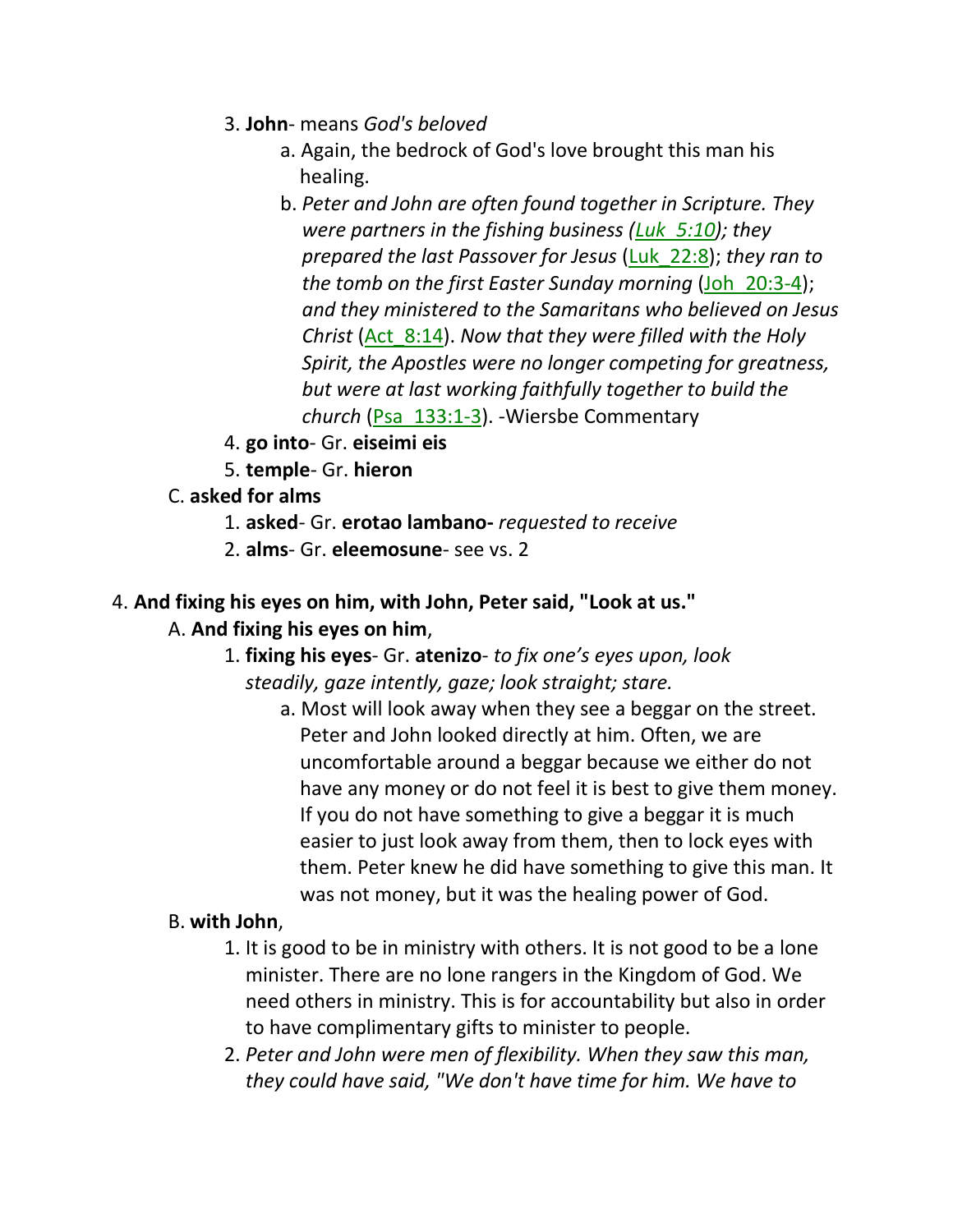*start the temple prayer meeting in just a few minutes." But they realized what we all must learn: Interruption is often divine inspiration*. - Courson

- 3. Jesus would often let people interrupt what He was doing so He could minister to them. For instance, Jesus was on His way to heal Jairus' daughter when the woman with the issue of blood touched Him. He stopped and listened to her story and ministered to her. In the meantime, the daughter of Jairus died. Jesus might have gotten to the young girl just in time before she died to heal her, but He would have missed the opportunity to minister to the woman with the issue of blood. Jesus went on and raised Jairus' daughter from the dead, which was a greater work and miracle than a mere healing. God did something greater in the end because He was led to stop and minister to the one right in front of Him. Do not be moved by time and pressure by people. Be Spirit led.
- 4. You need to walk slowly through the crowd. Do not be in too much of a hurry among people.

## C. **Peter said**,

1. When you see Peter, he is usually talking. God can use and anoint a big mouth. However, we need to submit our big mouth to God for Him to use it!

## D. **Look at us**

- 1. **look** Gr. **blepo** *to turn the eyes to anything: to look at, look upon*
	- a. Apparently, this beggar was not just looking at Peter and John but also to any others that would give him something. He saw Peter and John and asked for alms, but apparently Peter and John did not immediately respond to him. They were looking at this beggar and listening for the Holy Spirit's direction on the inside of them. Obviously, the beggar did not think Peter and John were going to give him anything and started looking to others to give him something. Peter told him to look back at them.
	- b. This brings out a fact that people cannot see the invisible Jesus. They can only see believers in human bodies. Believers are His billboards. You might be the only Jesus some people will ever see. You need to live such a life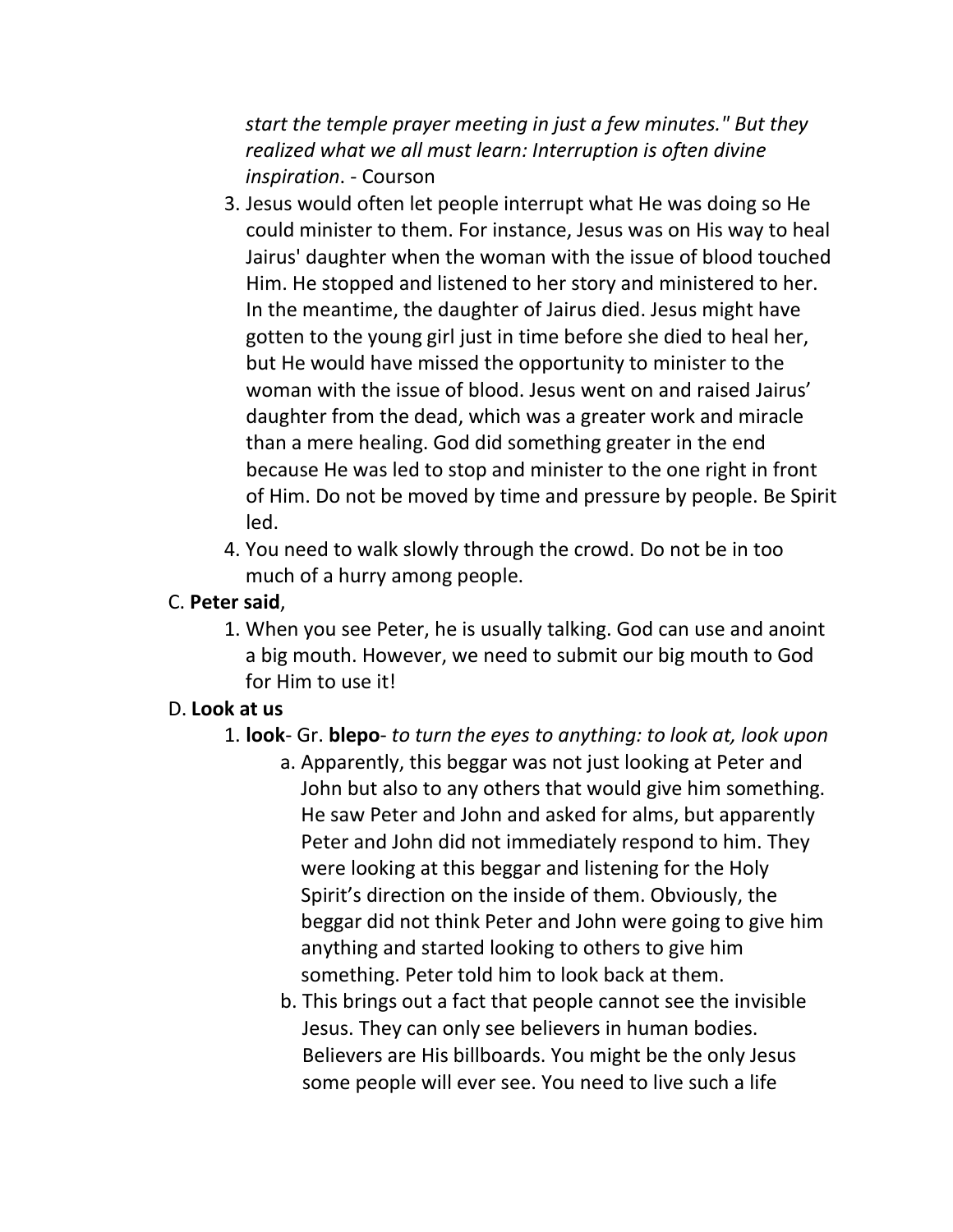that you can tell sinners to look at you to see Jesus and receive from Him.

#### 5. **So he gave them his attention, expecting to receive something from them.** A. **So he gave them his attention**,

- 1. **gave attention** Gr. **epecho** *to observe, take heed to, attend to, to hold out towards, take heed, pay attention to*
	- a. This beggar gave attention to them and held out his hands in expectation to receive something.
- B. **expecting to receive something from them**
	- 1. **expecting** Gr. **prodakao** *expect, wait, look for*
		- a. It is important to position yourself to receive. Here this man first gave attention to Peter and John and then expected to receive. This is how we receive from God. We need to put our full attention on God and then expect to receive from Him.
	- 2. **receive** Gr. **lambano**
		- a. We do not earn or deserve anything. We have received everything we have.  $1$  Cor. 4:7 Even the job you have is a gift from God. So is the intellect, strength, and opportunity given to you to work a gift.
- 6. **Then Peter said, "Silver and gold I do not have, but what I do have I give you: In the name of Jesus Christ of Nazareth, rise up and walk."**
	- A. **Then Peter said**,
		- 1. **said** Gr. **epo**
	- B. **Silver and gold I do not have**,
		- 1. **Silver** Gr. **augurion**
		- 2. **gold** Gr. **chrusion**
			- a. *It is easy to see in this man an illustration of what salvation is like. He was born lame, and all of us are born unable to walk so as to please God. Our father Adam had a fall and passed his lameness on to all of his descendants* (Rom\_5:12- 21). *The man was also poor, and we as sinners are bankrupt before God, unable to pay the tremendous debt that we owe Him.* (Luk\_7:36-50). *He was "outside the temple," and all sinners are separated from God, no matter how near to the*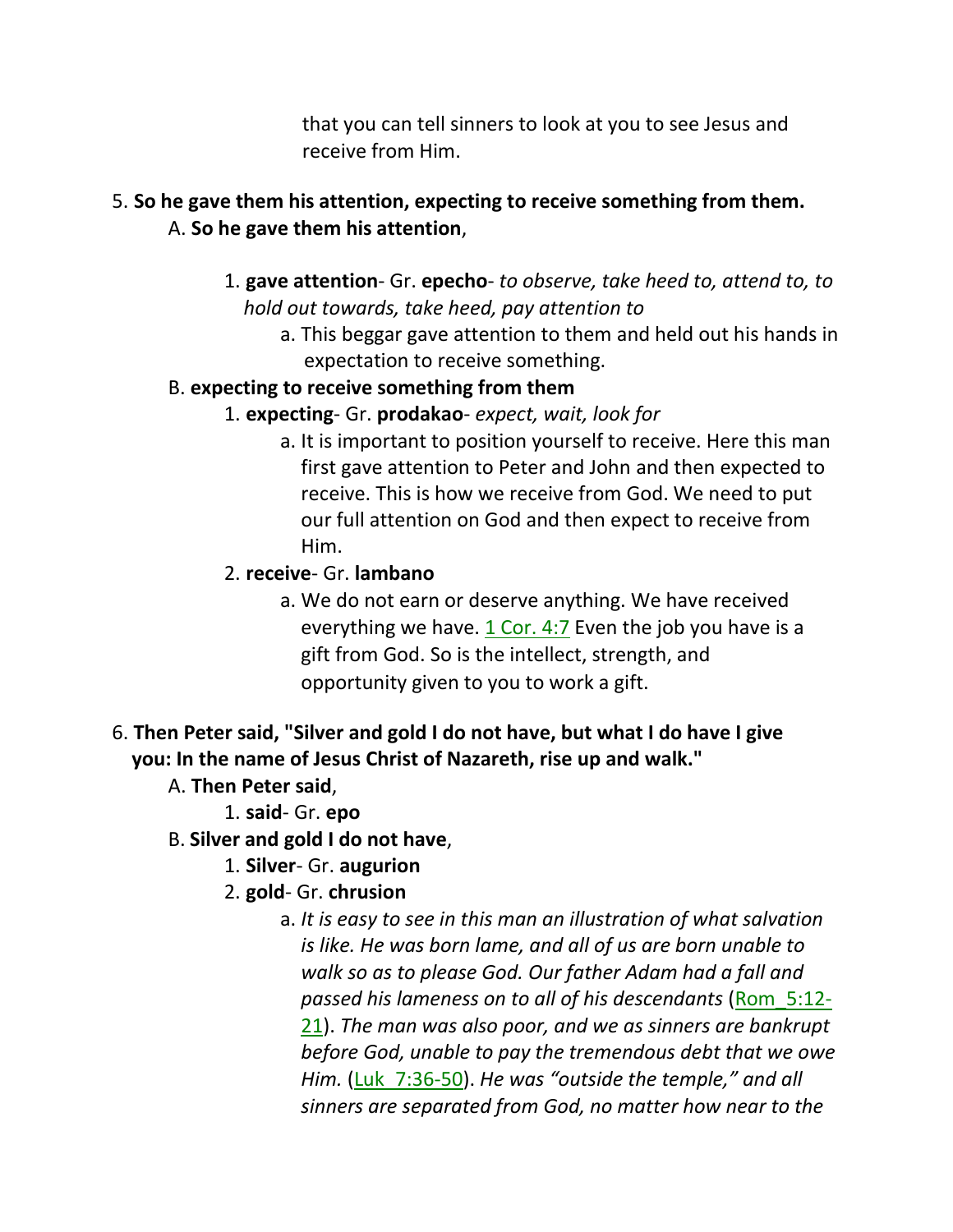*door they might be. The man was healed wholly by the grace of God, and the healing was immediate* (Eph\_2:8-9). *He gave evidence of what God had done by "walking, and leaping, and praising God" (Act\_3:8) and by publicly identifying himself with the Apostles, both in the temple*  (Act\_3:11) *and in their arrest* (Act\_4:14). *Now that he could stand, there was no question where this man stood!* -Wiersbe Commentary

#### 3. **have**- Gr. **huparcho**- *to have at hand, have ready*

a. This does not mean Peter did not have money. He just did not have any on hand right then.

#### C. **but what I do have I give to you**

#### 1. **have**- Gr. **echo**

- a. This is the healing power of God available by faith in the name of Jesus.
- b. We cannot give what we do not have or know that we have. Many Christians are ignorant of what they have available to them in Christ.

#### 2. **give**- Gr. **didomi**

a. The man did not get the money he asked for that day, instead, he got something money could not buy- he received legs that worked!

## D. **in the name of Jesus Christ of Nazareth**,

- 1. **name** Gr. **onoma** *the name is used for everything which the name covers, everything the thought or feeling of which is aroused in the mind by mentioning, hearing, remembering, the name, i.e. for one's rank, authority, interests, pleasure, command, excellences, deeds etc.*
	- a. Using someone's name is like using a power of attorney. You are authorized to speak and act on behalf of another person. What is said and done is backed up by the power and resources of the person who authorized you to use their name.
	- b. We have the power of attorney to use the name of Jesus. He will back us up with His power and resources. John 14:14

## E. **rise up and walk**

1. **rise up**- Gr. **egeiro**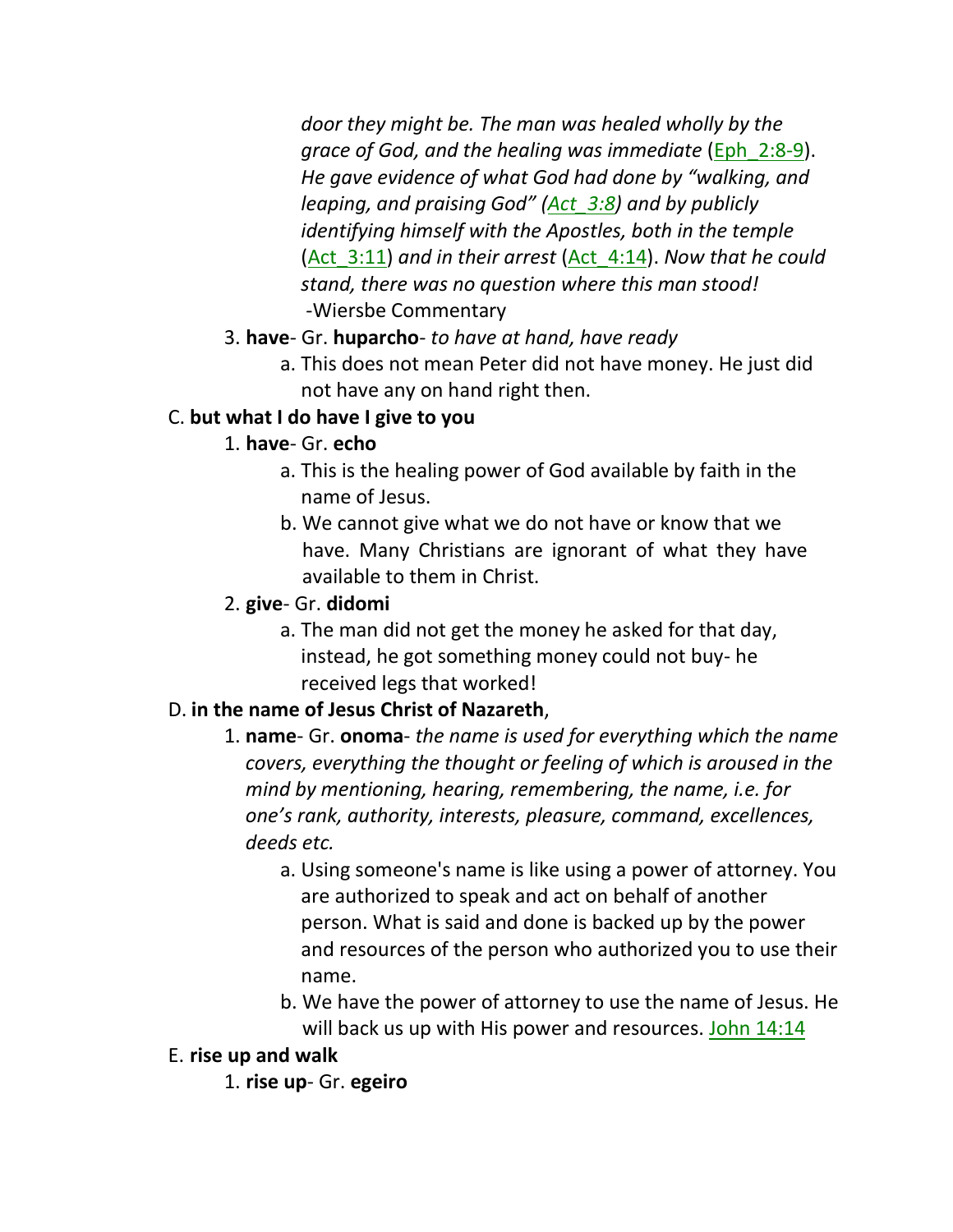a. You must first rise up before you walk. Rising up means you must first cast off unbelief, despair, and a victim mentality.

#### 2. **walk**- Gr. **peripateo**

- a. God will do what we cannot do- heal us, but we must do what we can do- walk. We cannot do God's part and He will not do our part.
- 7. **And he took him by the right hand and lifted** *him* **up, and immediately his feet and ankle bones received strength.**

## A. **And he took him by the right hand and lifted him up,**

- 1. **took** Gr.**piazo** *to squeeze, that is, seize (gently by the hand)*
	- a. You need to know that you know God is telling you to do this with invalids or great harm can occur. Great embarrassment and harm have come by people trying to do this out of presumption and in the flesh.

#### 2. **right hand**

- a. Peter had seen Jesus do this. Mar\_1:31; Mar\_5:41;
- b. It is interesting to note that Luke was very specific here and said Peter lifted him up using his right hand. The right hand speaks of authority and power. Peter was standing in for Jesus. It was as if God was lifting this man up by His own right hand of authority and power!

## 3. **lifted him up**- Gr. **egeiro**

- a. The Lord lifted up this man through Peter. God wants to lift up many others through us!
- b. The gift of faith was probably in operation here. This is a supernatural ability to trust God in a particular situation.

## B. **and immediately his feet and ankle bones received strength**

## 1. **immediately**- Gr. **parachrema**- *immediately, forthwith, instantly*

- a. This was an instant miracle.
- b. This miracle would be a catalyst for evangelism but also persecution by the religious leadership of Jerusalem. Acts 4:4, Acts 4:6-7
- 2. **feet** Gr. **basis** *a pace ("base"), that is, (by implication) the foot*
- 3. **ankle bones** Gr. **sphuron** *from a presumed derivative probably of the same as sphaira (a ball, "sphere", compare the feminine sphura, a hammer)*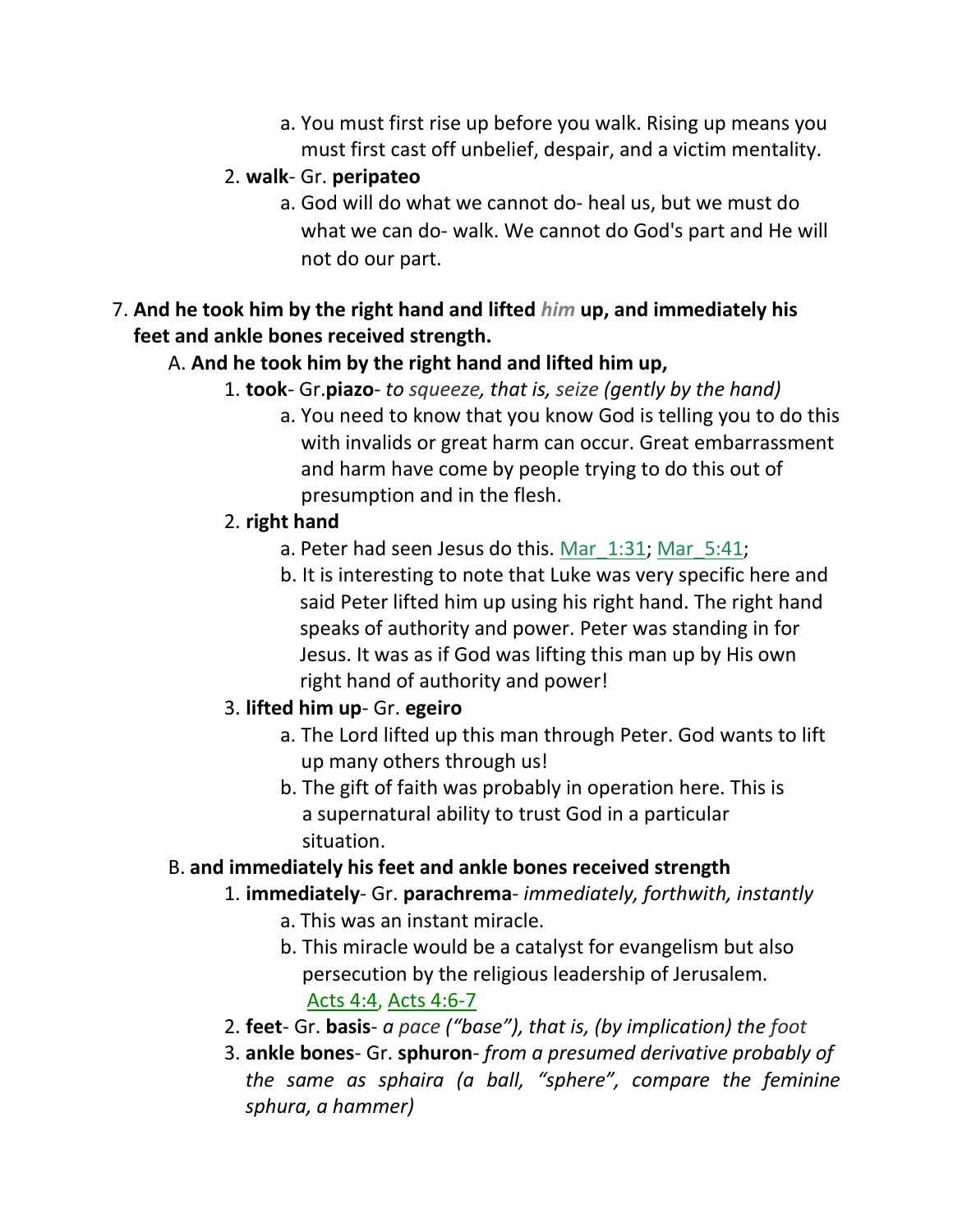- 4. **received strength** Gr. **stereoo** *to make solid, make*
	- *firm, strengthen, make strong*
		- a. This man's base was made firm and solid. This was his feet and ankles. God does the same thing for us spiritually. He will provide strength to give us a firm and solid base for our spiritual walk. He then lifts us up by His mighty right hand, which is Jesus!
- 8. **So he, leaping up, stood and walked and entered the temple with them walking, leaping, and praising God**.
	- A. **So he**,
	- B. **leaping up** Gr. **exallomai** *to leap or spring up or forth*
	- C. **stood and walked and entered the temple with them**
		- 1. **stood** Gr. **histemi**
			- a. For the first time in his life. This was a new state of existence for him. This is what happens when we get born again. We have a new standing in Christ- a new state of existence we had never experienced before.

# 2. **walked**- Gr. **peripateo**

a. He first stood and then walked. This is the same for us spiritually as Christians. We must first understand our standing in Christ before we can walk in Him.

# 3. **entered**- Gr. **eiserchomai**

- a. This man's natural need was taken care of. He was healed. Notice, what he did after this. He followed them into the temple to worship God himself. Healings and miracles are for the purpose to connect people to God themselves in relationship.
- b. Spiritually speaking we first know our **standing** in Christ, then enter into the **walk** of faith, and then **enter** into the things and activities of God that He has for us.
- 4. **temple** Gr. **hieron**

# D. **walking**- Gr. **peripateo**

- E. **leaping** Gr. **hallomai**
	- 1. This lame man leaping was a fulfillment of Scripture. In Isaiah it says that a lame man would leap as a deer. Is. 35:6
- F. **and praising God**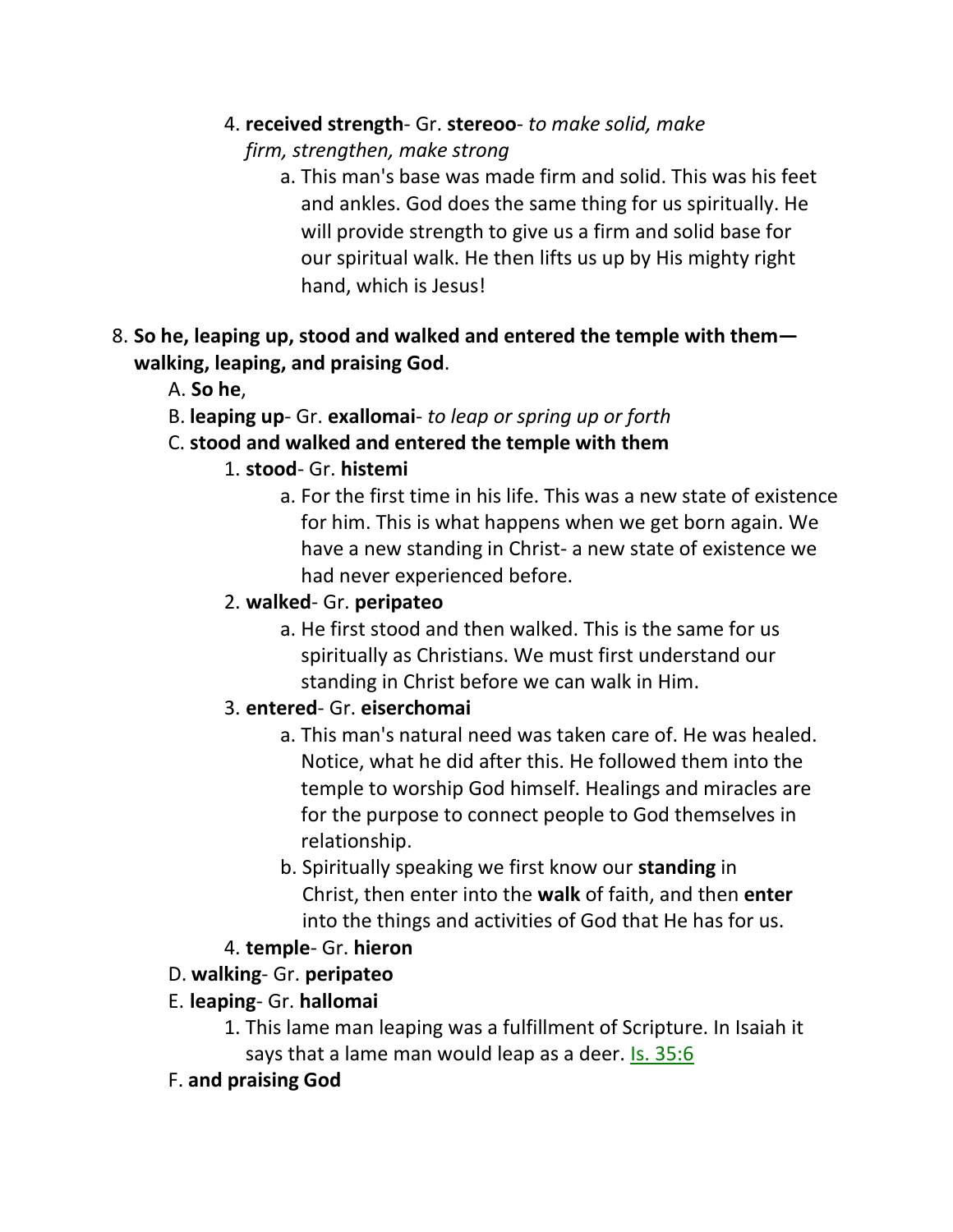#### 1. **praising**- Gr. **aineo**

a. The Christian life should be an upward progression. Walk, leap, praise.

#### 9. **And all the people saw him walking and praising God.**

- A. **people** Gr. **laos** *covenant people*
- B. **saw** Gr. **eido**
	- 1. This was a very notable and public miracle.
- C. **walking** Gr. **peripateo**
- D. **praising** Gr. **aineo**
	- 1. We need more Christians walking and praising God!
- 10. **Then they knew that it was he who sat begging alms at the Beautiful Gate of the temple; and they were filled with wonder and amazement at what had happened to him**.

## A. **Then they knew that it was he who sat begging alms at the Beautiful Gate of the temple**,

1. **knew**- Gr. **epiginosko**- *to become thoroughly acquainted with, to know thoroughly*

- a. This Greek word is the word used for revelation knowledge in the New Testament. However, here in this context it means to become thoroughly acquainted with something, which in this case was this man and his miracle.
- 2. **sat** Gr. **kathemai**
- 3. **begging alms** Gr. **eleemosune** *act of mercy or compassion, compassion expressed in giving*
- 4. **beautiful** Gr. **horiaos** *blooming, beautiful*
- 5. **gate** Gr. **pule** *gate, the large door or entrance of an edifice*
- 6. **temple** Gr. **hieron**

## B. **and they were filled with wonder and amazement at what had happened to him**

- 1. **filled** Gr. **pletho**
- 2. **wonder** Gr. **thambos** *astonishment, amazement, awe*
- 3. **amazement** Gr. **ekstasis** *a throwing of the mind out of its normal state, displacement of the mind*
	- a. This miracle blew the people's mind.
	- b. Signs and wonders are for the purpose of unbelievers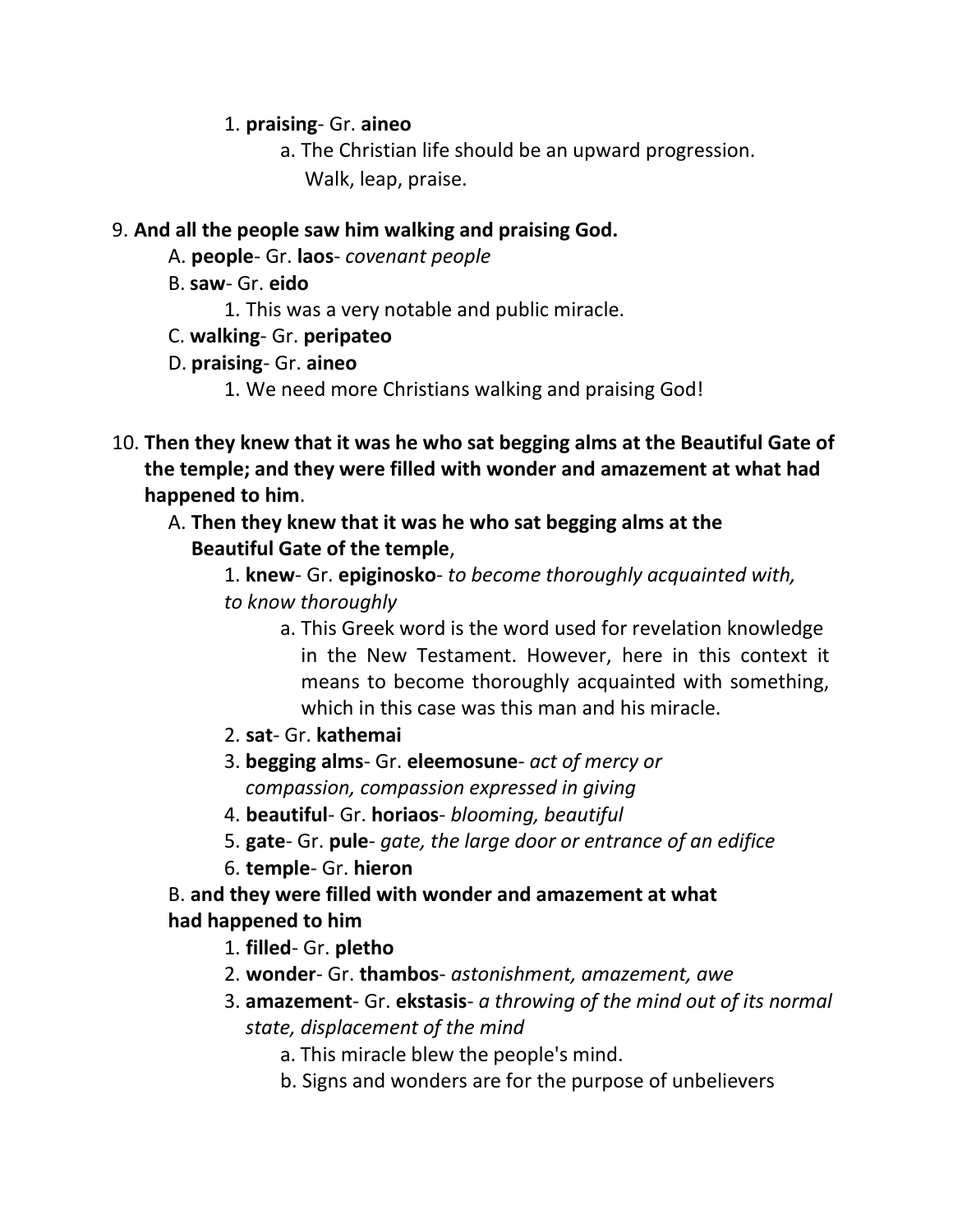turning to God and being saved. For the 5000 people who got saved from seeing this miracle it worked as it was intended to! Acts 4:4

- c. Your miracle is not just for you, but for others to see and turn to God themselves!
- d. Seeing a miracle and being filled with wonder and amazement does not mean you are full of faith. The faith comes when you turn to the Lord. He is the author of faith.
- e. The disciples saw Jesus' miracles and were amazed but it also said that their hearts were hardened in unbelief at the same time! Mark 6:51-52
- f. If you are blown away and amazed that God does a miracle it speaks about the condition of your heart. We should not be amazed to see miracles. We should be amazed if we do not see them!

4. **happened**- Gr. **sumbaino**- *of things which fall out at the same time, to happen, turn out, come to pass*

11. **Now as the lame man who was healed held on to Peter and John, all the people ran together to them in the porch which is called Solomon's, greatly amazed.**

# A. **Now as the lame man who was healed held on to Peter and John,**

1. **lame man**- Gr. **cholos**

a. Often people will still assign labels upon us from our past. We say, "Rahab the Harlot" and "Doubting Thomas" even though Rahab is not a harlot anymore and Thomas is no longer in doubt. We cannot control what others label us, but we do have control on what labels we put on ourselves. We need to label ourselves according to what God says about us in Christ-righteous, holy, blessed...etc.

2. **healed**- Gr. **iaomai**

3. **held on**- Gr. **krateo**- *to get into one's power, lay hold of, seize, apprehend*

a. This healed man was holding tightly onto Peter and John because he saw them as agents for his healing. He saw them as his lifeline to his miracle and him staying healed. This is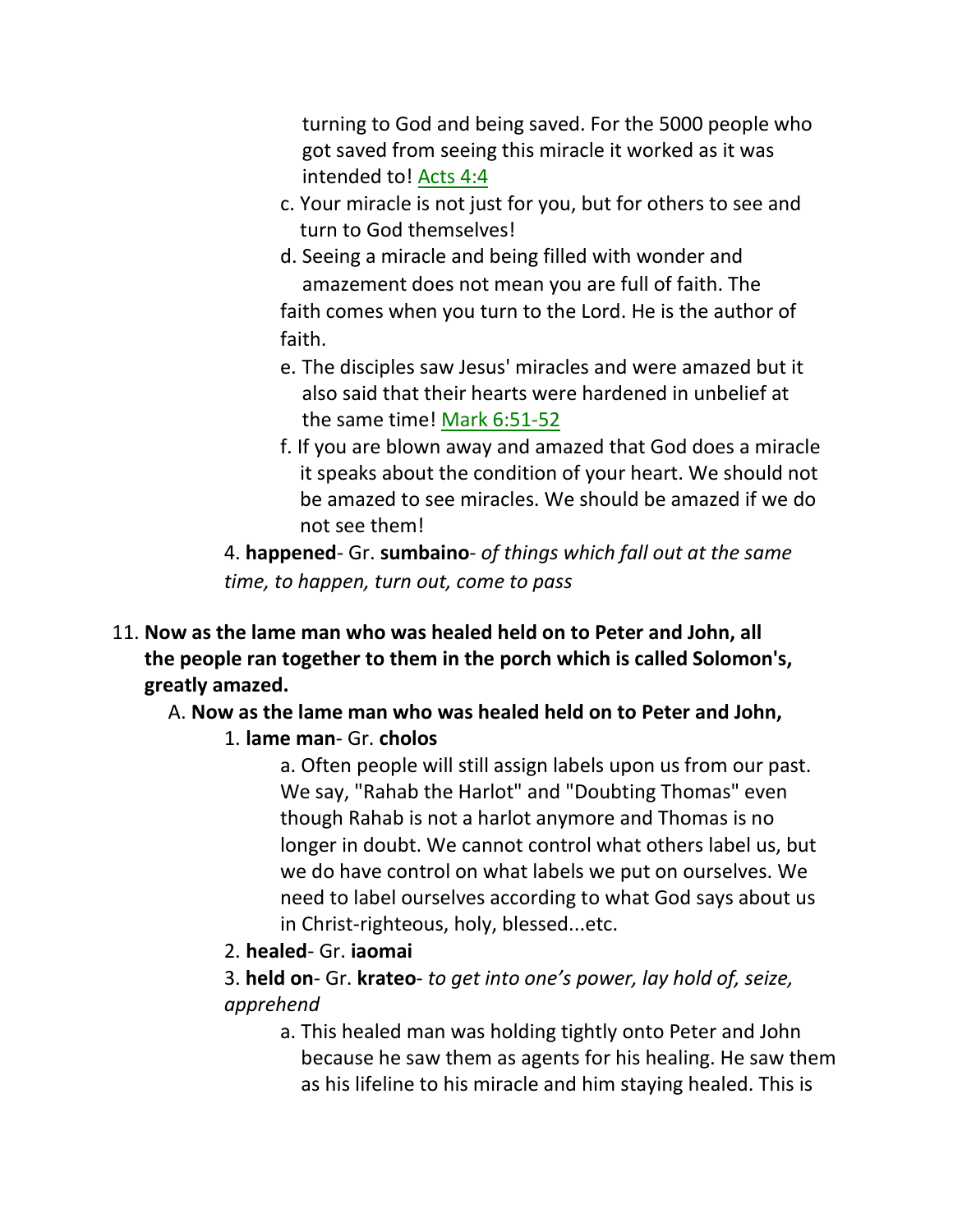very indicative of new converts. They will cling to people instead of God because they see people as their lifeline and those who hold the key to their provision. A Christian leader need to point such people to God as their source and not let them cling to them as their answer and source.

- 4. **Peter and John**
	- a. He held on to both Peter and John, although, it was Peter who was the acting agent in this healing.
- B. **all the people ran together to them in the porch which is called Solomon's,**
	- 1. **people** Gr. **laos**
	- 2. **ran together** Gr. **suntrecho**
		- a. I believe we will see such miracles in the public squares of our day more and more as the day of Jesus' return draws closer.
	- 3. **porch** Gr. **stoa**
	- 4. **Solomon's**
		- a. *The outer part of the temple had porches on all four sides; the Royal Porch, on the south, had four rows of pillars. Solomon's Porch was on the east side of the temple, with two rows of pillars (as on the west and north sides). The south portico was called Solomon's because people thought that it contained remains of Solomon's temple. Greek public buildings often included such porches, and they had long been a popular place for public lectures and discussions. It was cool in Jerusalem in winter, so people would be especially inclined to walk under the colonnades*. -Bible Background Commentary
- C. **greatly amazed** Gr. **ekthambos** *quite astonished, amazed*
- 12. **So, when Peter saw** *it,* **he responded to the people: "Men of Israel, why do you marvel at this? Or why look so intently at us, as though by our own power or godliness we had made this man walk?**

A. **So, when Peter saw it**,

- 1. **saw** Gr. **eido**
	- a. When Peter saw the amazement on the faces of all the people.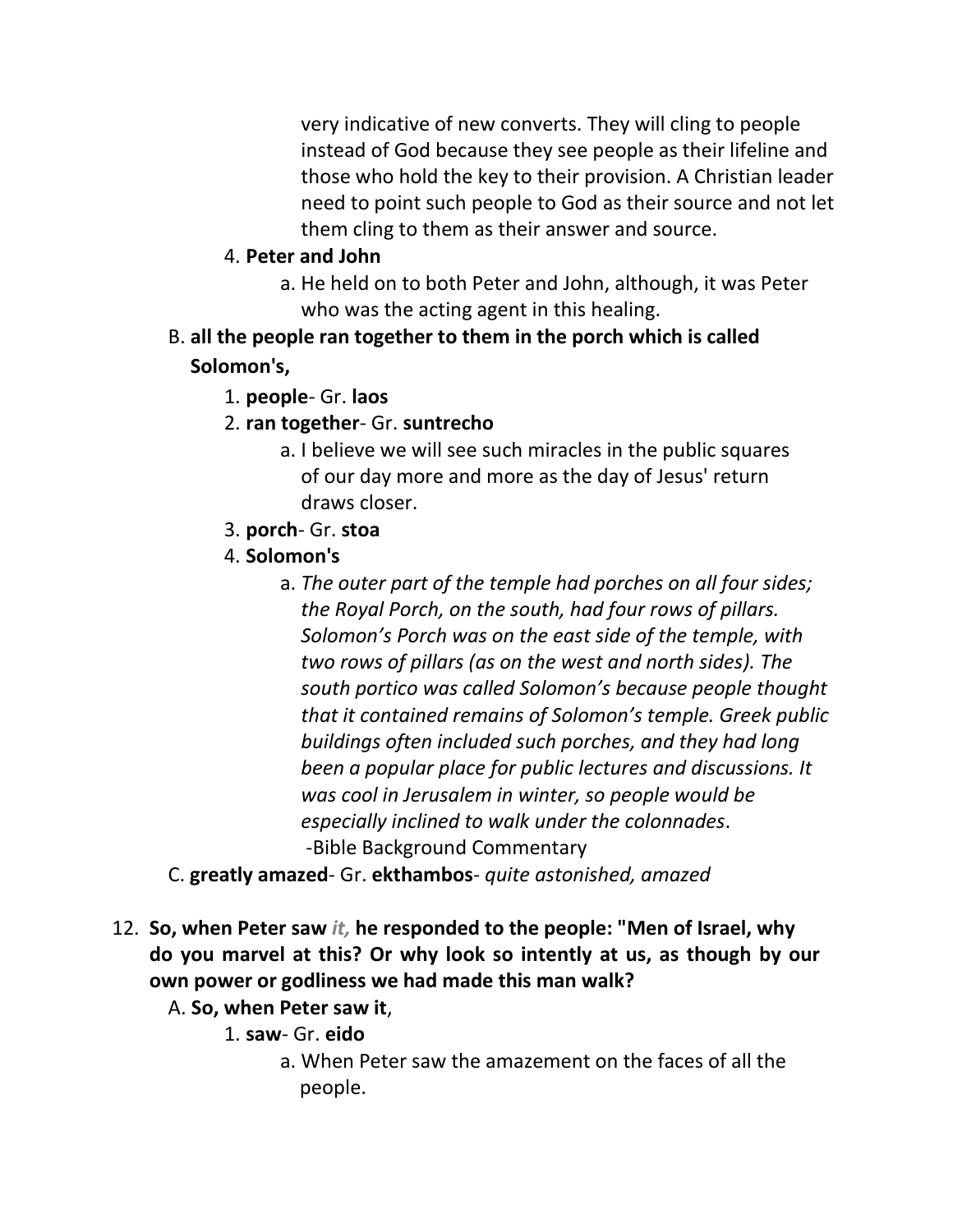#### B. **he responded to the people**,

- 1. **responded** Gr. **apokrinomai** *to begin to speak, but always where something has preceded*
	- a. The look on people's faces was loudly speaking that they attributed the miracle to them.
- 2. **people** Gr. **laos**

#### C. **Men of Israel**,

- 1. **Men** Gr. **aner**
- 2. **Israel**

#### D. **why do you marvel at this**?

- 1. **marvel** Gr. **thaumazo** *be filled with wonder, admiration, or astonishment, (be) amazed; astound; marvel.*
	- a. This is not the first time they saw a miracle happen. Jesus had performed many miracles recently among their midst. They should have not been so shocked to see this healing.

#### E. **Or why look so intently at us**,

1. **look intently**- Gr. **atenizo**- *to fix one's eyes upon, look steadily, gaze intently, look straight; stare*

## F. **as though by our own power or godliness we had made this man walk**?

- 1. **power** Gr. **dunamis**
- 2. **godliness** Gr. **eusebeia**
	- a. These are two reasons most Christians are hesitant about praying for healing for others. They either think they lack the spiritual power to do it or the necessary godliness. The fact is that God does not base His healing people through your own power or godliness. He heals people by His power by faith in the name of Jesus. God heals based upon His own power and the holiness and righteousness of Christ. That is why we pray in Jesus' name, not our own! In Bible times, a person's name stood for their character, merits, and standing. God's standard is perfection, and only One Person qualifies, and that one person is NOT you! It is Jesus. God has never had anyone qualified working for Him yet. It is God's gift of righteousness by Jesus Christ which qualifies us to minister to others. 2Co\_3:5, Col 1:12
- 3. **made** Gr. **poieo**
- 4. **man** Gr. **autos**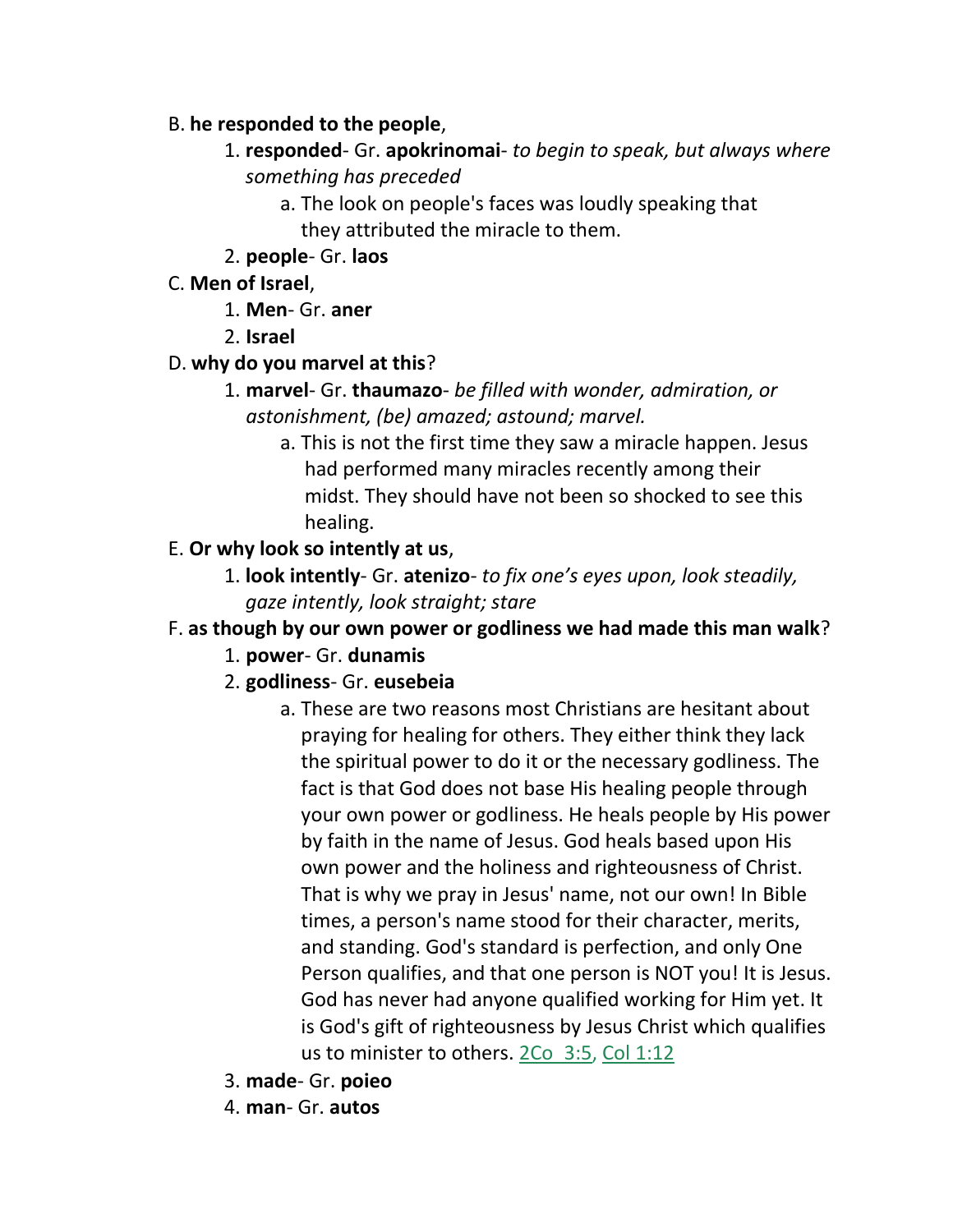#### 5. **walk**- Gr. **peripateo**

- a. The power of God that makes people walk when they could not walk before. This is true naturally and spiritually. Ezek. 36:27
- 13. **The God of Abraham, Isaac, and Jacob, the God of our fathers, glorified His Servant Jesus, whom you delivered up and denied in the presence of Pilate, when he was determined to let** *Him* **go.**
	- A. **The God of Abraham**,
		- 1. **God** Gr. **theos**
		- 2. **Abraham** means *father of a multitude*
	- B. **Isaac** means *laughter*
	- C. **and Jacob**,
		- 1. **Jacob** means *supplanter*
			- a. God is the God of Abraham, Isaac, and Jacob. It does not say He *was* the God of Abraham, Isaac, and Jacob. Jesus actually uses this to prove that those who died still live on afterwards and their bodies will be resurrected one day.

#### Mark 12:26-27

- D. **the God of our fathers**,
	- 1. **fathers** Gr. **pater**
- E. **glorified His Servant Jesus**,
	- 1. **glorified** Gr. **doxazo**
		- a. By resurrecting Him from the dead.
	- 2. **Servant** Gr. **pais** *child, son, servant*
		- a. This word is used for a literal child but also of a servant that is dear to a master. Jesus is both, in relation to God the Father.

#### F. **whom you delivered up and denied in the presence of Pilate**,

#### 1. **delivered up**- Gr. **paradidomi**- *to give over*

- a. Peter was not shy to tell the Jews in Jerusalem that they were guilty of the death of Jesus. He said the same thing to another crowd on the day of Pentecost.
- 2. **denied** Gr. **arneomai** *not to accept, to reject, to refuse something offered, contradict*
	- a. They denied He was the Messiah and their long-awaited King. John 19:15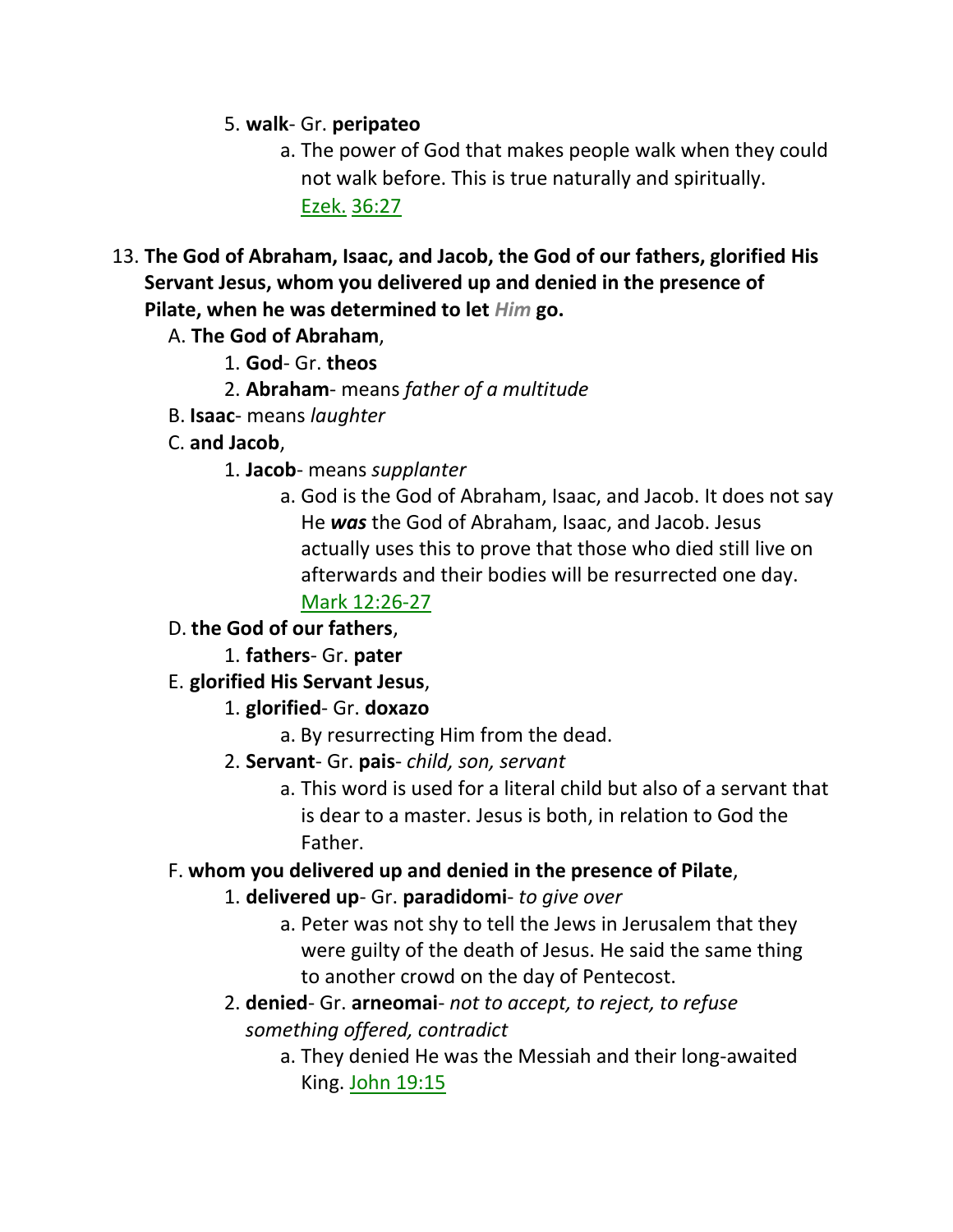- 3. **presence** Gr. **kata prosopon** *against the face*
- 4. **Pilate** means *armed with a spear or dart*
- G. **when he was determined to let Him go**
	- 1. **determined** Gr. **krino** *to decide or make a judgment*
		- a. This made their guilt even more glaring.
	- 2. **go** Gr. **apoluo** *to let go, set free*
		- a. Pilate was determined that Jesus go free, but God the Father had determined that He go to the cross for you and I. Acts 2:23
		- b. Although God had determined that Jesus die on the cross for us, He did not make Judas betray Him, or the Jews to give Him over to the Romans, or for Pilate to crucify Him. They were all guilty of these decisions themselves and will be accountable for them. However, God knew they would do these things and used their decisions to bring about salvation for all of us.
- 14. **But you denied the Holy One and the Just, and asked for a murderer to be granted to you,**
	- A. **But you denied the Holy One and the Just,**
		- 1. **denied** Gr. **arneomai** *not to accept, to reject, to refuse something offered, contradict*
			- a. Again, Peter is putting the blame for Jesus' death squarely on the shoulders of this audience. He surely did not graduate from the school of popular preaching!
		- 2. **Holy One** Gr. **hagios** *the Holy*
		- 3. **the Just** Gr. **dikaios** *righteous, just, innocent*
			- a. A believer is holy and righteous because they are in Christ. We partake of what Jesus is.
			- b. Jesus was the Just, suffering for the unjust- you and me. 1Pe\_3:18
			- c. Jesus is the righteous one who advocates for those who are not. 1Jn\_2:1
	- B. **and asked for a murder to be granted to you**
		- 1. **asked** Gr. **aiteo**
		- 2. **a murderer** Gr. **aner phoneus-** *a man a murderer*
			- a. This was Barabbas. Luk 23:18-19; Luk\_23:25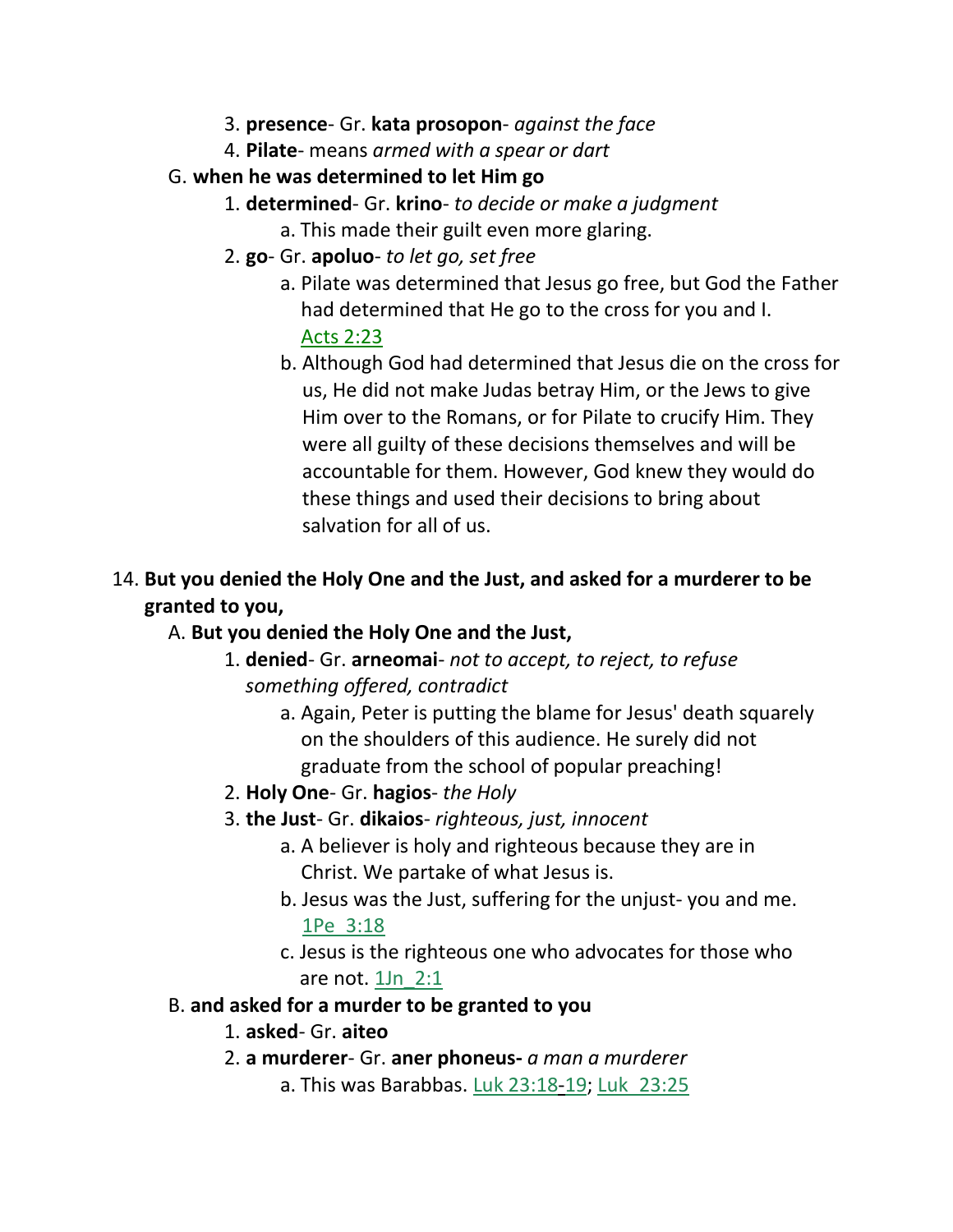#### 3. **granted**- Gr. **charizomai**- *to grant as a favor*

a. Here we see Jesus is condemned and in consequence a guilty sinner is set free. This is the gospel folks. We were all Barabbas. Jesus took our place and was condemned in our place, and we were set free.

#### 15. **and killed the Prince of life, whom God raised from the dead, of which we are witnesses.**

#### A. **and killed the Prince of life**,

- 1. **killed** Gr. **apokteino**
- 2. **Prince** Gr. **archegos** *the chief leader, prince, one that takes the lead in any thing and thus affords an example, a predecessor in a matter, pioneer, author, a military leader, or commander*
- 3. **life** Gr. **zoe**
	- a. Jesus Christ does not just have eternal life, but is eternal life itself. 1Jn\_5:20

#### B. **whom God raised from the dead,**

- 1. **raised** Gr. **egeiro**
	- a. Not only raised from the dead but resurrected. Various people have been raised from the dead, but only one person was resurrected in a glorified body. This is Jesus!

#### 2. **dead**- Gr. **nekros**

## C. **of which we are witnesses**

#### 1. **witnesses-** Gr. **martus**

- a. The disciples witnessed Jesus' resurrection and interacted with Him after He was raised.
- 16. **And His name, through faith in His name, has made this man strong, whom you see and know. Yes, the faith which** *comes* **through Him has given him this perfect soundness in the presence of you all.**

## A. **And His name,**

1. **name**- Gr. **onoma**- *the name is used for everything which the name covers, everything the thought or feeling of which is aroused in the mind by mentioning, hearing, remembering, the name, i.e., for one's rank, authority, interests, pleasure, command, excellences, deeds etc.*

a. Jesus gave the church power of attorney to use His name in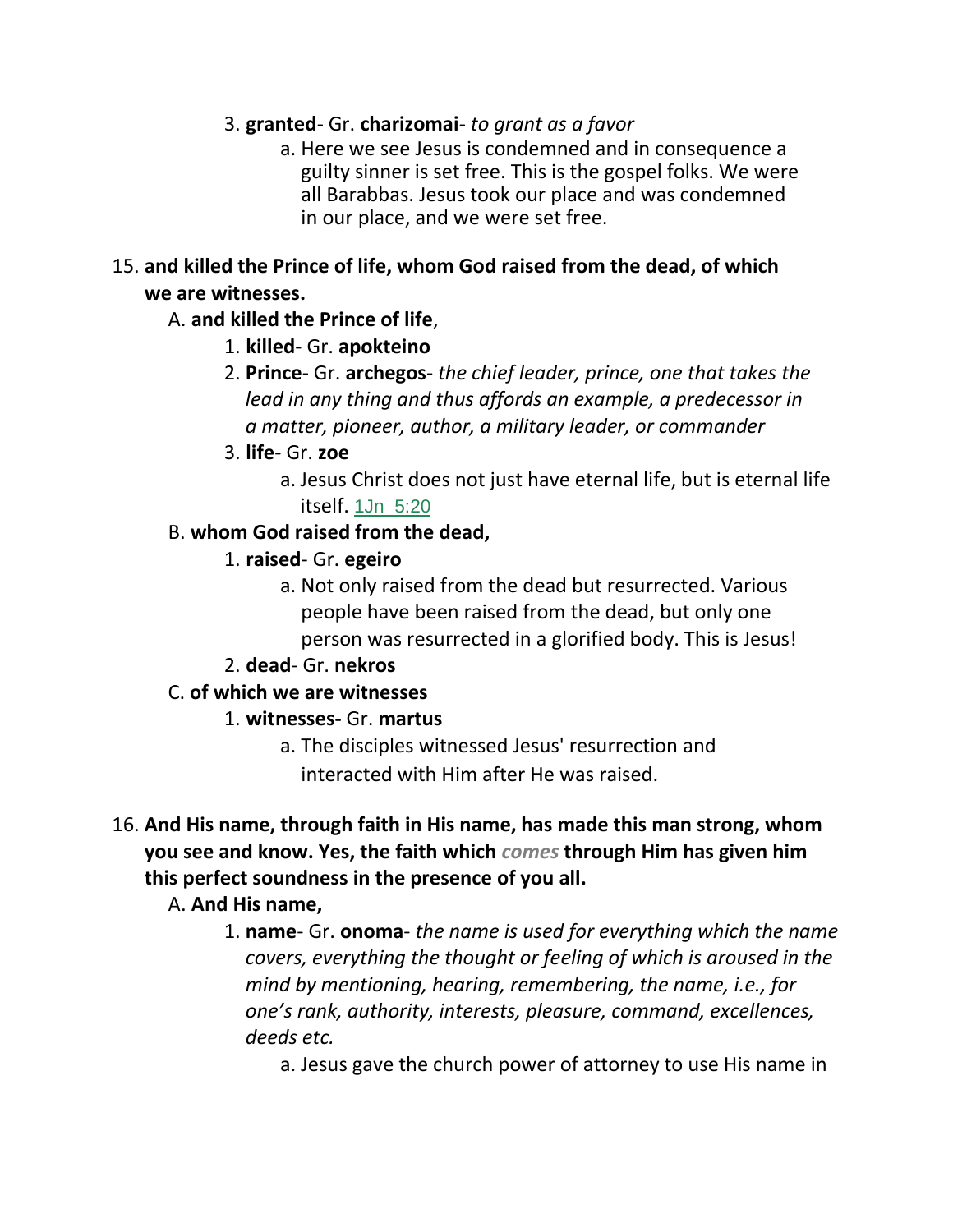its stead on earth. This right is only valid if it is used in accordance with His will.

## B. **through faith in His name,**

- 1. **faith** Gr. **pistis**
	- a. The name of Jesus holds power, but it can only be released in your life when you put your faith in that name. b. This was Peter's faith, not the lame man's faith.

#### C. **has made this man strong,**

- 1. **man** Gr. **touton-** *this one*
- 2. **strong** Gr. **stereoo** *to be made stable, solid*
	- a. Faith in Jesus always brings stability in one's life. One person full of fear is a very unstable person.
	- b. A person of faith is a strong person.

#### D. **whom you see and know**

- 1. **see** Gr. **theoreo** *to be a spectator, to gaze on, contemplate; to behold, view with interest and attention*
- 2. **know** Gr. **eido** *to see or know* -perf. tense- *have known in the past with a resulting present condition*
	- a. This man was well-known. Everyone saw him daily.

## E. **Yes**- Gr. **kai**

F. **the faith which comes through Him has given him this perfect soundness in the presence of you all**

# 1. **faith**- Gr. **pistis**

- a. Jesus is both the object and source of faith.
- b. Faith comes by hearing, and hearing by the Word of Christ. Rom. 10:17
- 2. **given** Gr. **didomi**
- 3. **perfect soundness** Gr. **holokleria** *complete and whole in all parts*, *of an unimpaired condition of the body, in which all its members are healthy and fit for use*
	- a. Faith in Jesus leads to perfect soundness.
- 4. **presence** Gr. **apenanti** *in sight of, before*
	- a. God has given us faith to receive from Him, but also that it may be made manifest in the presence of others that they might believe as well.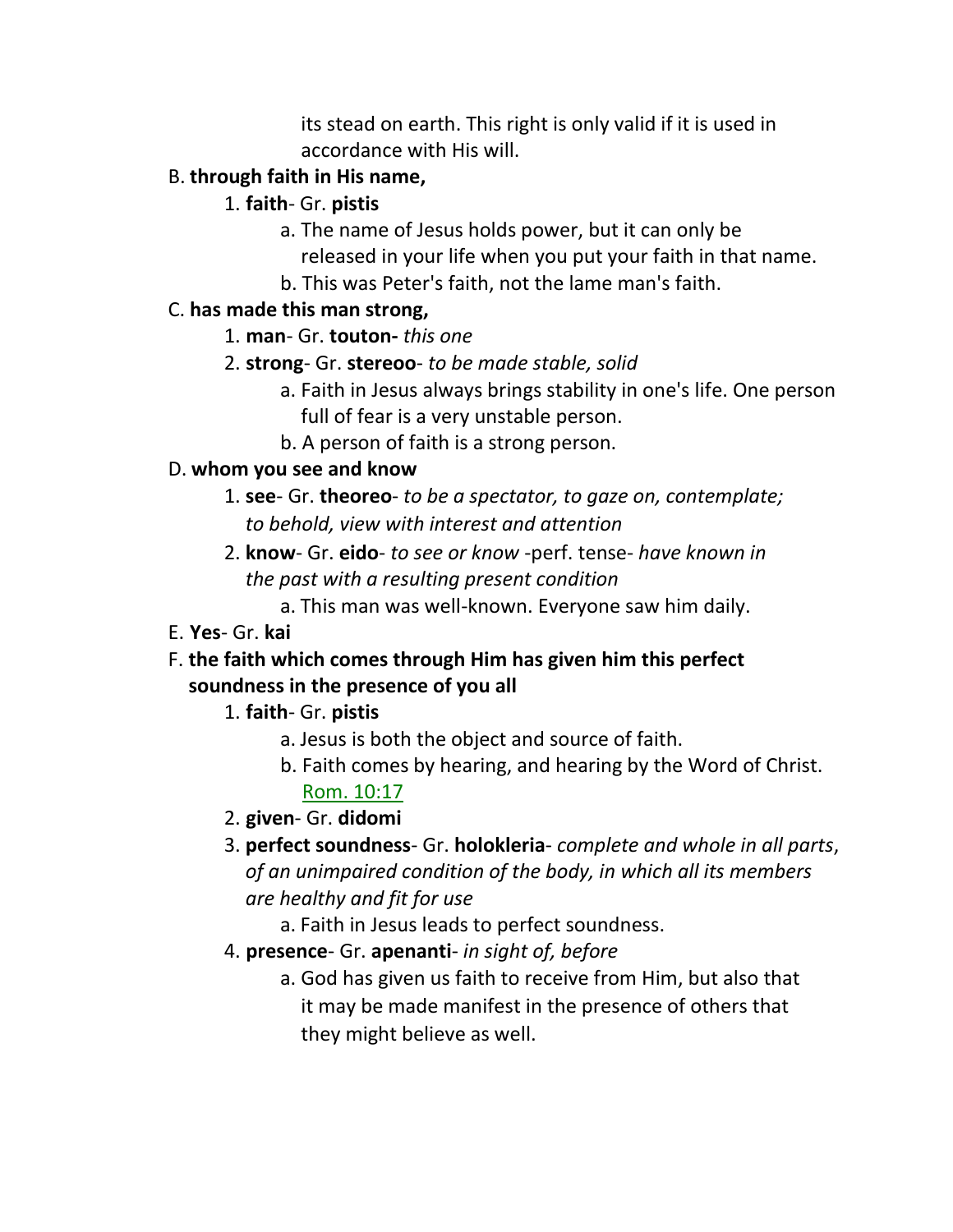## 17. **"Yet now, brethren, I know that you did** *it* **in ignorance, as** *did* **also your rulers.**

## A. **Yet now,**

1. **now**- Gr. **nun**

# B. **brethren**- Gr. **adelphos**

1. Peter uses this term to relate the audience to himself by his natural heritage as Jews, not as born-again Christians.

# C. **I know that you did it in ignorance,**

- 1. **know** Gr. **eido**
	- a. A spiritual person knows what others in ignorance do not. However, this should never lead to pride, because what has been revealed has been from grace not personal merit.
- 2. **did** Gr. **prasso** *to act or perform*

# 3. **ignorance**- Gr. **agnoia**

a. *Peter does not mean to affirm that they were innocent in having put him to death, for he had just proved the contrary, and he immediately proceeds to exhort them to repentance. But he means to say that their offence was mitigated by the fact that they were ignorant that he was the Messiah. The same thing the Saviour himself affirmed when dying*, Luk\_23:34; *"Father, forgive them, for they know not what they do." The same thing the apostle Paul affirmed in relation to himself, as one of the reasons why he obtained pardon from the enormous crime of persecution,* 1Ti\_1:13. -Barnes Commentary

# D. **as did also your rulers**

# 1. **rulers**- Gr. **archon**

- a. This refers to the chief priests and magistrates of the Jewish nation- the members of the Sanhedrin.
- b. If these rulers knew who Jesus was, they would have not crucified Him. 1Co\_2:7-8
- 18. **But those things which God foretold by the mouth of all His prophets, that the Christ would suffer, He has thus fulfilled.**

A. **But those things which God foretold by the mouth of all His prophets,**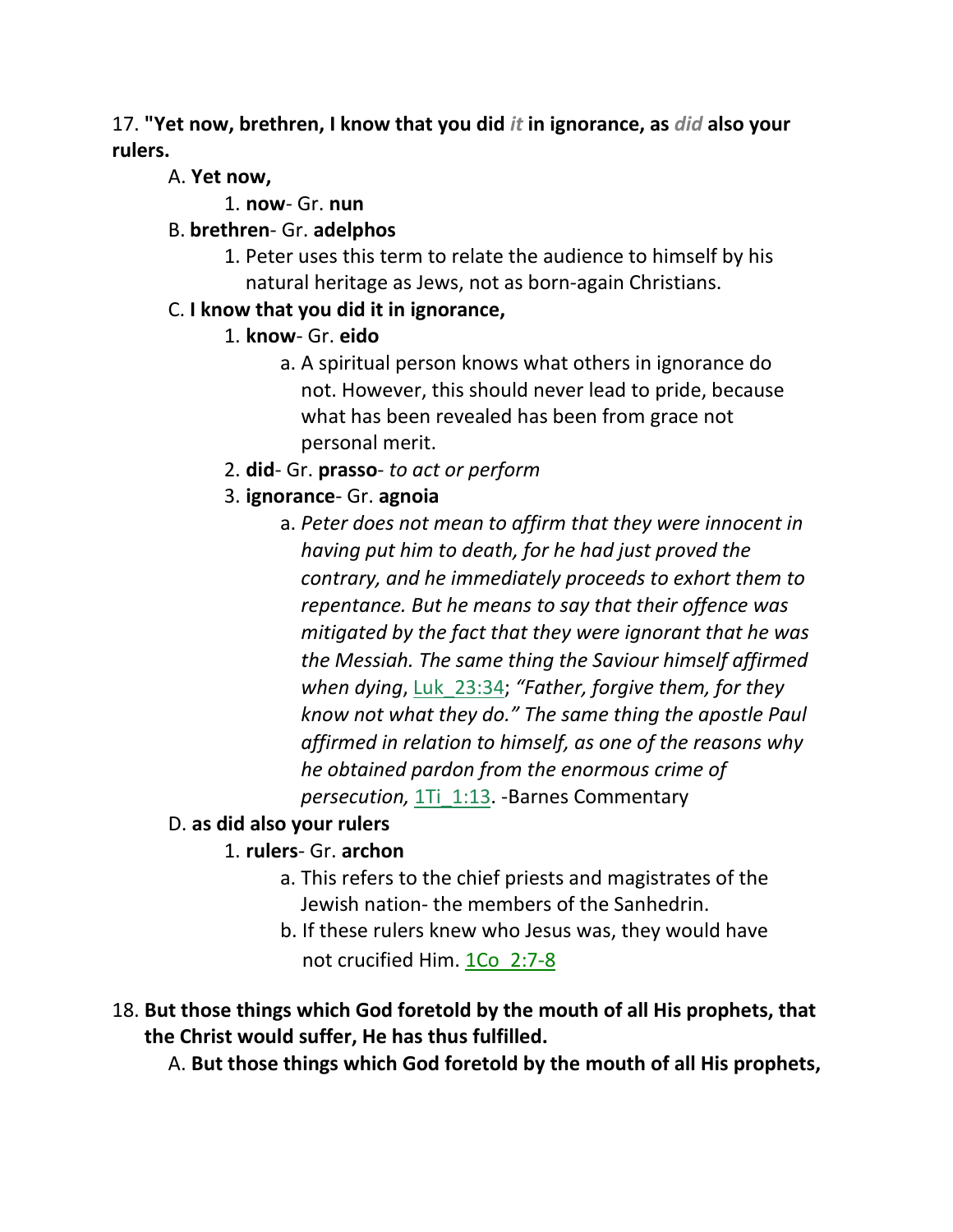- 1. **foretold** Gr. **prokataggello** *to announce beforehand (that a thing will be)*
- 2. **mouth** Gr. **stoma**
- 3. **prophets** Gr. **prophetes**
	- a. *That is, by the prophets in general, without affirming that each individual prophet had uttered a distinct prediction respecting this. The prophets "taken together," or the prophecies "as a whole," had declared this. The word "all" is not infrequently used in this somewhat limited sense,* Mar\_1:37; Joh\_3:26. -Barnes Commentary
	- b. Such prophecy's: Gen 3:15, Psalm 22, Isa\_50:6, Isa\_53:1-12, Zec\_12:10; Zec\_13:7.
	- c. Moses was a prophet and Christ's suffering, and death was seen in every blood sacrifice in the law.
	- d. This was both recorded messages in Scripture and those not recorded that they spoke to their generation.

# B. **that the Christ would suffer,**

- 1. **the Christ-** Gr. **Christos**
	- a. The Jews of Jesus' day were expecting a conquering and ruling Messiah, not a suffering one.
	- b. Even Peter recoiled at Jesus suffering. Matt. 16:22 He accepted Him as the promised Messiah but recoiled from Him suffering.
	- c. Christians love to focus on reigning with Jesus, but they do not really see the need or accept that they must suffer with Him. 2 Tim. 2:12, Rom. 8:17

# 2. **suffer**- Gr. **pascho**

# C. **He has thus fulfilled**

# 1. **fulfilled**- Gr. **pleroo**

a. Every prophecy of Jesus' first coming has been fulfilled. Mat 26:56 Every prophecy of His second coming surely will be as well.

# 19. **Repent therefore and be converted, that your sins may be blotted out, so that times of refreshing may come from the presence of the Lord,**

- A. **Repent therefore and be converted,**
	- 1. **Repent** Gr. **metanoeo** *change the mind*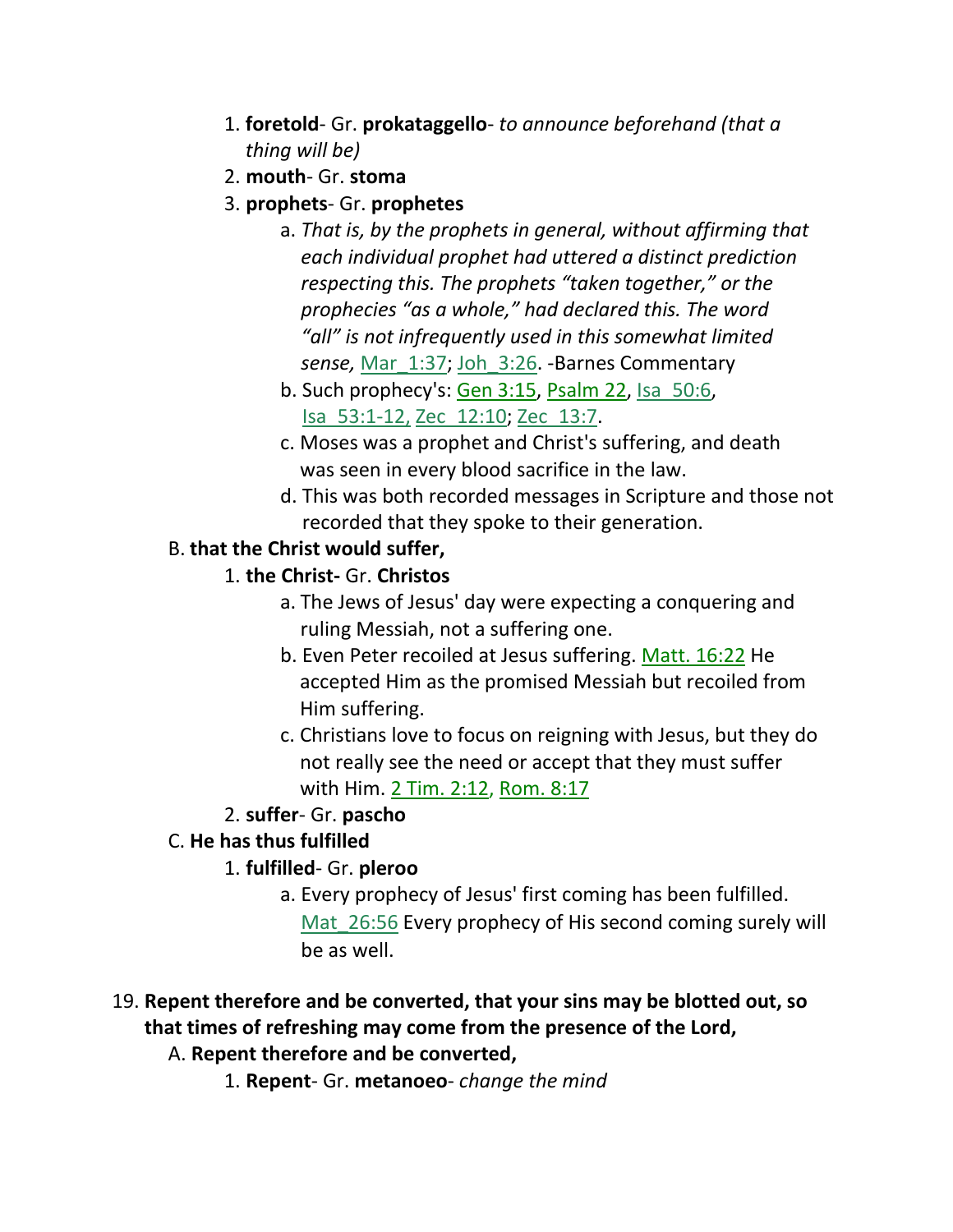- a. They were to change their mind on who Jesus was. He was the Messiah.
- 2. **converted** Gr. **epistrepho** *to turn towards; to turn round; to bring back, convert*
	- a. This is the same as being born again.

## B. **that your sins may be blotted out,**

#### 1. **sins**- Gr. **hamartia**

- a. These are all sins past, present, and future sins.
- 2. **blotted out** Gr. **exaleipho** *to obliterate, erase, wipe out, blot out* a. This was done by the blood of Jesus. Eph. 1:7, Col. 2:13-14
- C. **so that times of refreshing may come from the presence of the Lord**
	- 1. **times** Gr. **kairos-** *seasons*
		- a. Notice this word is plural. This refers to seasons of the moves of the Spirit in the church. We had a number of moves of God in this last century- Azuza, Healing, Charismatic, Word of Faith, and Grace movements. Each of these brought in a time of God's refreshing for the church. This keeps the church from growing stale.
		- b. Every believer that has been baptized in the Holy Spirit with the evidence of speaking in other tongues can have a time of refreshing every time they speak in tongues. Speaking in tongues is referred to refreshing in Isaiah. Is. 28:12
		- c. These times comprise the initial outpouring of the Spirit upon the church to the last outpouring of the Spirit upon the church which will usher in the fulness of the gentiles.
	- 2. **refreshing-** Gr. **anapsuxis** *a refreshing coolness after heat; met. refreshing, recreation, rest*
		- a. Often a fresh move of the Spirit will come after a time of heat and persecution by the enemy.
	- 3. **come** Gr. **erchomai**
	- 4. **presence** Gr. **prosopon**
		- a. The Spirit of God was sent from the presence of the Lord.
		- b. It is the presence of God that brings us refreshing by the Holy Spirit. Every move of God is the presence of the Lord among us by the Spirit.
	- 5. **Lord** Gr. **kurios**
		- a. This is the Lord Jesus.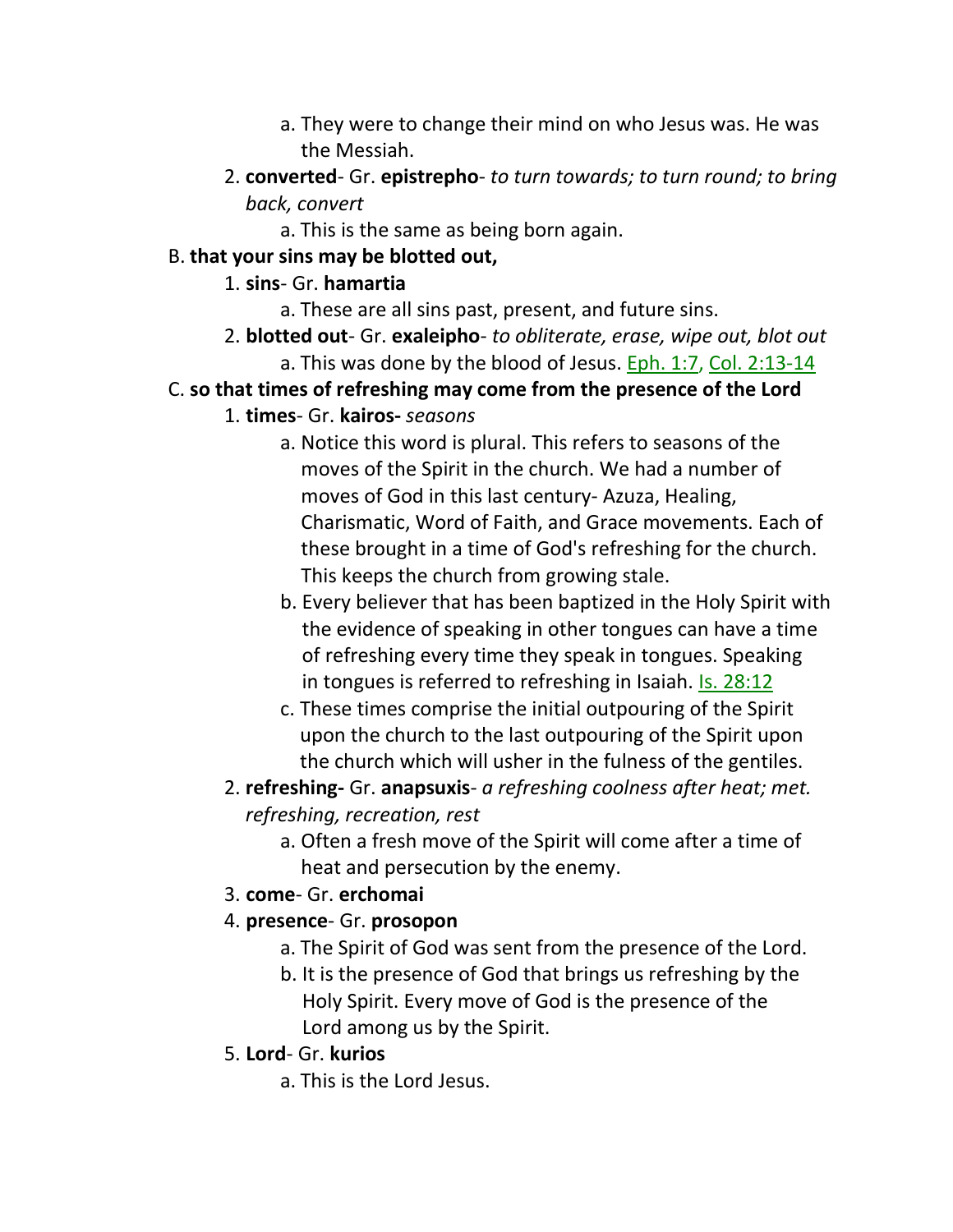# 20. **and that He may send Jesus Christ, who was preached to you before**,

- A. **and that He may send Jesus Christ,**
	- 1. **send-** Gr. **apostello** *to order (one) to go to a place appointed*
		- a. Jesus will not be sent back to earth until the fulness of the Gentiles come in and the church age ends with the rapture of the church. Rom. 11:25 Then the last week of Daniel's seventy weeks, in which God opens the eyes of many Jews, expires and Jesus will return to restore all things. Dan. 9:24
- B. **who was preached to you before**
	- 1. **preaching before** Gr. **prokerusso** *to announce beforehand* a. Both in the Old Testament and up until that very day.
- 21. **whom heaven must receive until the times of restoration of all things, which God has spoken by the mouth of all His holy prophets since the world began.**
	- A. **whom heaven must receive until the times of restoration of all things,**
		- 1. **heaven** Gr. **ouranos**
			- a. Jesus was received up into the third heaven where He is seated right now.
		- 2. **receive** Gr. **dechomai** to welcome, *to receive by deliberate and ready reception of what is offered*
			- a. Jesus was welcomed back into heaven in joyous reunion with the Father, the Holy Spirit, and the angels. Mar 16:19
		- 3. **times** Gr. **chronos**
			- a. Jesus talked about that, times and seasons are in the Father's hands.
			- b. The times of restoration started at the day of Pentecost and will end after the end of the Millennium where satan is forever cast into the lake of fire. During this duration there have been and will be stages of restoration of all things. Some time markers are the rapture of the church, the second coming of Christ after the Tribulation, and the Millennium.
		- 4. **restoration** Gr. **apokatastasis** *a restitution or restoration of a thing to its former state; hence, the renovation of a new and better era*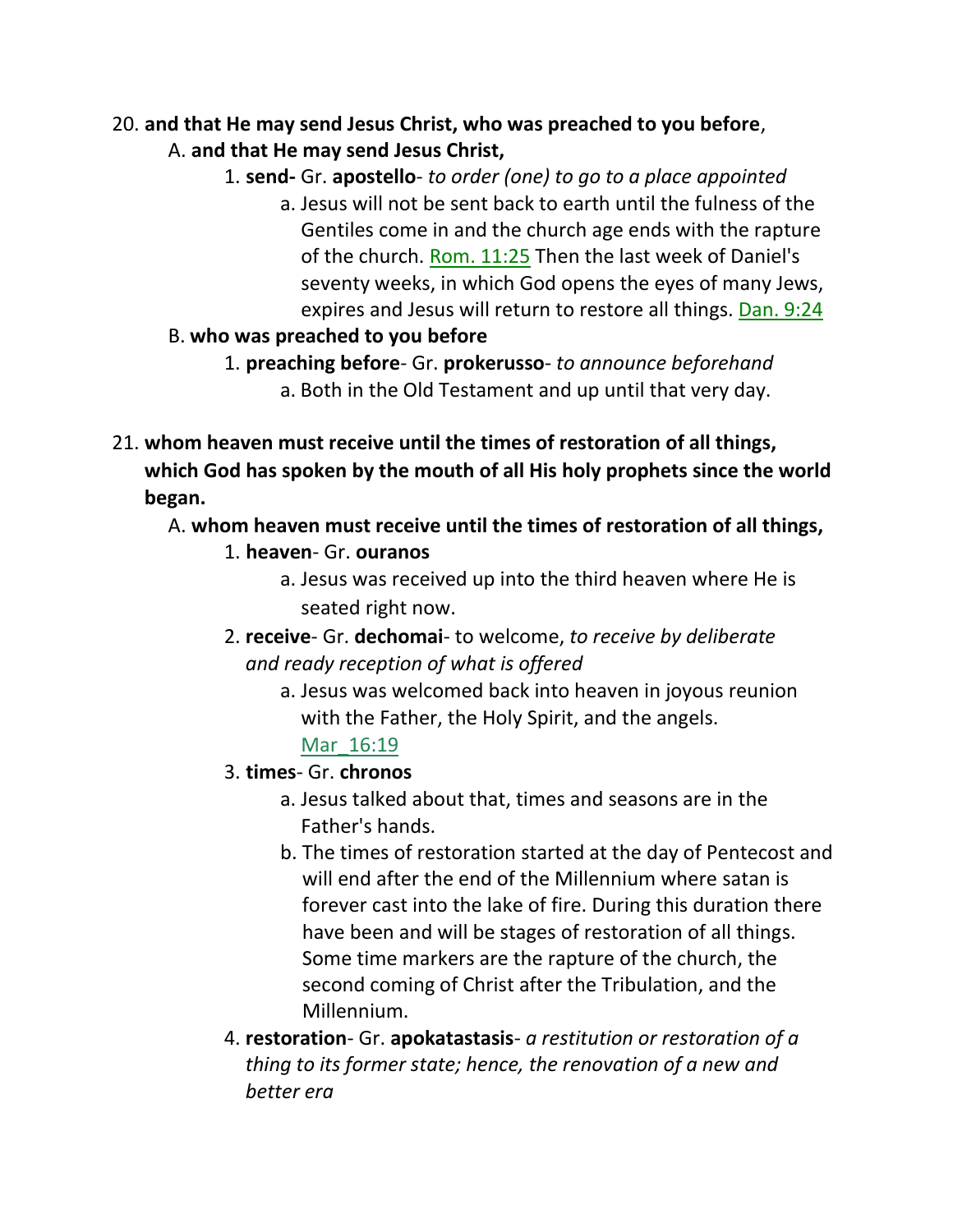a. There is a new and better era awaiting us!

#### 5. **all things**

- a. This will take place after the Millennium. Death will be removed and there will be new heavens and a new earth. Scripture is silent what will transpire after that time. I am sure it will be exciting!
- b. *Verse 21 has been used in an effort to disprove the pretribulation Rapture. The argument is that if the heavens must receive Jesus until the beginning of the Millennium, then He cannot come before then to take the church home to heaven. The answer, of course, is that Peter is speaking here to the men of Israel (v. 12). He is discussing God's dealings with Israel nationally. As far as the nation of Israel is concerned, the Lord Jesus will remain in heaven until He comes to reign at the end of the Tribulation. But individual Jews who believe on Him during this Church Age will share with believing Gentiles in the Rapture of the church, which could take place at any moment. Also, in the Rapture, the Lord does not leave the heavens; we go to Him in the air.* - Believer's Bible Commentary

B. **which God has spoken by the mouth of all His holy prophets since the world began**

- 1. **spoken** Gr. **laleo**
- 2. **mouth** Gr. **stoma**
- 3. **prophets** Gr. **prophetes**
	- a. Amo\_9:11-15
	- b. This was both recorded in Scripture and non-recorded messages they gave while they ministered to their generation.
- 4. **world began** Gr. **apo aion** *from the age*
	- a. From the beginning of the age of man. There were ages before the creation of man.
- 22. **For Moses truly said to the fathers, 'THE LORD YOUR GOD WILL RAISE UP FOR YOU A PROPHET LIKE ME FROM YOUR BRETHREN. HIM YOU SHALL HEAR IN ALL THINGS, WHATEVER HE SAYS TO YOU.**
	- A. **For Moses truly said to the fathers,**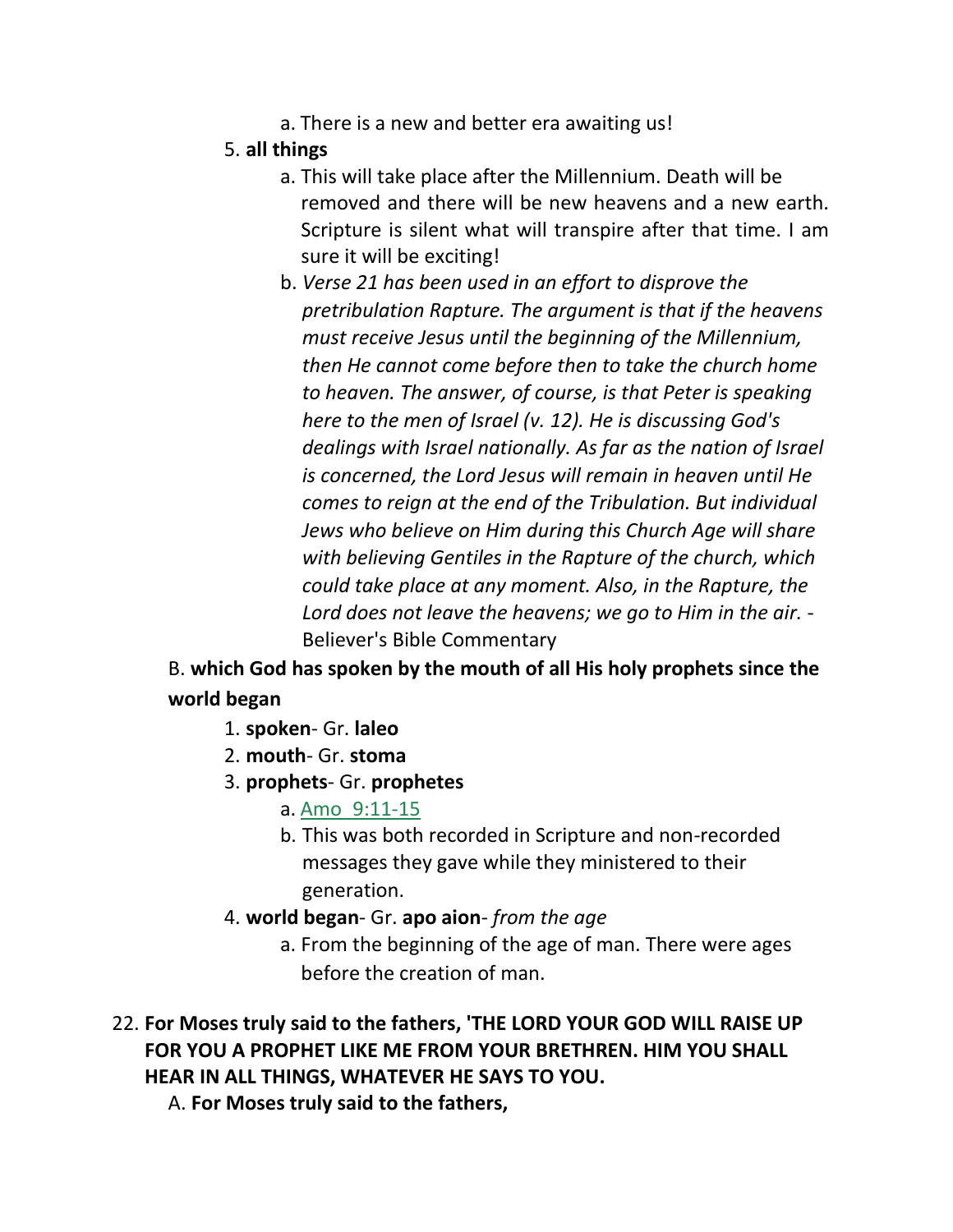- 1. **Moses** means *drawn out*
- 2. **truly** Gr. **men**
- 3. **said** Gr. **epo**

a. Deut. 18:15

4. **fathers**- Gr. **pater**

a. Those of Moses' generation.

B. **The Lord your God will raise up for you a prophet like me from your brethren.**

## 1. **Lord**- Gr. **kurios**

a. This speaks of God the Father. All three members of the Godhead have the title "Lord". [2 Cor. 3:17 -The Holy Spirit is called Lord.]

## 2. **raise up**- Gr. **anistemi**

a. Jesus did not raise Himself up. He let His Father raise Him up. Likewise, we should not try to raise ourselves up but let God do it!

## 3. **prophet**- Gr. **prophetes**

- a. This refers to Jesus.
- b. Some believed during Jesus' ministry that He was the prophet that would come. Joh\_6:14
- c. The Jews understood that the Messiah would be this prophet to come. That is why the religious leaders of Jesus' day stated, "Search and look, for no prophet has arisen out of Galilee." John 7:52 They said this because they believed the Messiah to be the coming prophet and did not think Jesus qualified.
- 4. **like** Gr. **hos**
	- a. This reveals that Moses was a prophet.
- 5. **brethren** Gr. **adelphos**

# C. **Him you shall hear in all things,**

## 1. **you**

- a. This is not referring to those Moses spoke to that day, but of their offspring in the day Jesus would appear on the scene.
- 2. **hear** Gr. **akouo**
	- a. This does not mean all who heard believed, however.
	- b. All those who are the Lord's sheep not only hear Him but also follow Him. Joh\_10:27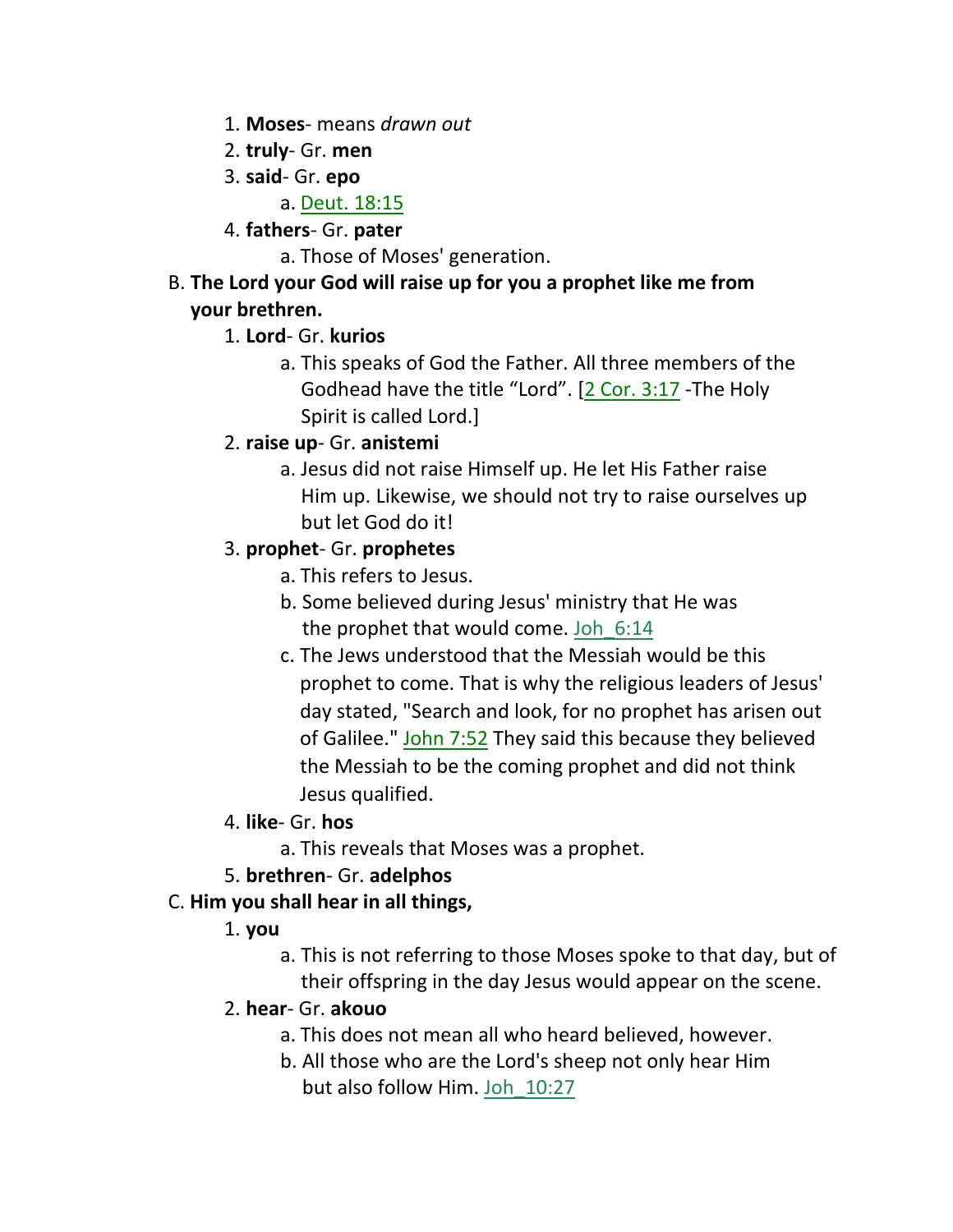#### D. **whatever He says to you**

1. **says**- Gr. **laleo**

a. Mary told the servants in Cana, whatever He says to you, do it. John 2:5 If those who venerate Mary could talk to her right now, she would tell them the exact same thing!

## 23. **AND IT SHALL BE THAT EVERY SOUL WHO WILL NOT HEAR THAT PROPHET SHALL BE UTTERLY DESTROYED FROM AMONG THE PEOPLE.'**

#### A. **soul**- Gr. **psuche**

- 1. This word often means the person themselves, not just their mind, will, and emotion.
- B. **hear** Gr. **akouo**
- C. **prophet** Gr. **prophetes**
- D. **utterly destroyed** Gr. **exolothreuo** *to destroy out of its place, destroy utterly, root out and destroy completely*
	- 1. Every person whether Jew or Gentile who refuses to listen to Christ and His gospel for salvation will be utterly destroyed in the lake of fire. 2Th\_1:7-9

## E. **people**- Gr. **laos**

1. All the people whether Jew or Gentile who hear Christ and His gospel will go into Christ's everlasting kingdom.

## 24. **Yes, and all the prophets, from Samuel and those who follow, as many as have spoken, have also foretold these days.**

- A. **Yes,**
- B. **and all the prophets**,
	- 1. **prophets** Gr. **prophetes**
		- a. All the prophets spoke about Christ and the days Peter was in. Some of this was recorded in Scripture and some of what they told their generation is not recorded.

## C. **from Samuel and those who follow**,

- 1. **Samuel** means *heard of God*
	- a. Peter moves from Moses to Samuel. There were no other prophets between these two.
- 2. **follow** Gr. **kathexes** *one after another, successively, in order*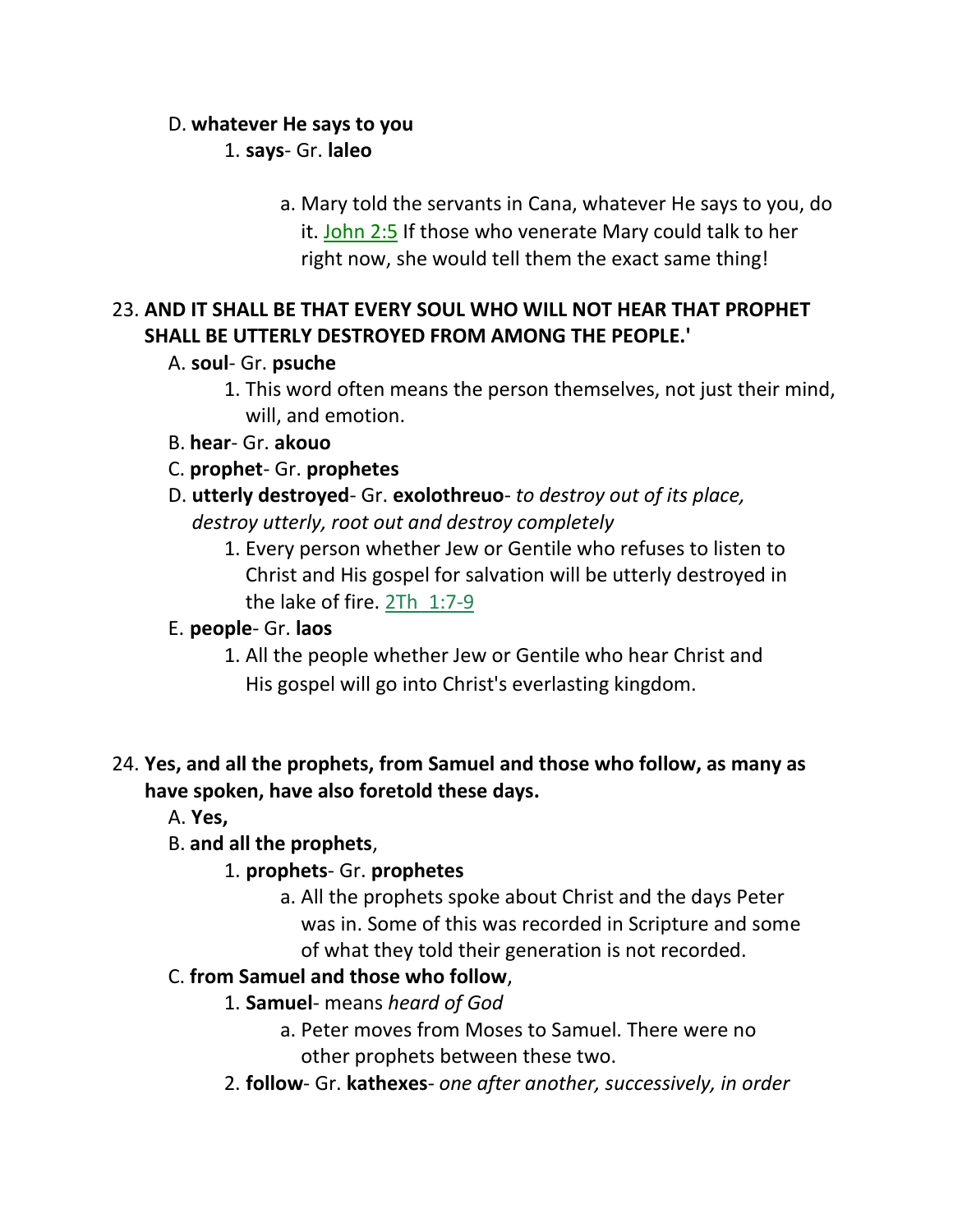a. God sent a long succession of prophets to warn people of going their own way, but also to speak of the coming Messiah in which salvation could be found.

## D. **as many as have spoken,**

#### 1. **spoken**- Gr. **laleo**

a. Some of what they spoke was recorded and some was not recorded.

#### E. **have also foretold these days**

1. **foretold**- Gr. **prokataggello**

#### 2. **days**- Gr. **hemera**

a. The days of Christ's suffering, resurrection, and subsequent church age.

## 25. **You are sons of the prophets, and of the covenant which God made with our fathers, saying to Abraham, 'AND IN YOUR SEED ALL THE FAMILIES OF THE EARTH SHALL BE BLESSED.'**

## A. **You are sons of the prophets**,

- 1. **sons** Gr. **huios**
	- a. *The meaning is, not that they were literally the "descendants" of the prophets, but that they were their "disciples," "pupils," "followers." They professed to follow the prophets as their teachers and guides. Teachers among the Jews were often spoken of under the appellation of fathers, and disciples as sons,* Mat\_12:27*. See notes on*  Mat\_1:1*. As they were the professed disciples of the prophets, they should listen to them. As they lived among the people to whom the prophets were sent, and to whom the promises were made, they should avail themselves of the offer of mercy, and embrace the Messiah.*  -Barnes Commentary

## 2. **prophets**- Gr. **prophetes**

a. In the Old Testament, the main ministry was that of prophecy. In the New Testament, the main ministry is that of teaching.

#### B. **and of the covenant which God made with our fathers**,

- 1. **covenant** Gr. **diatheke** *a testamentary disposition, will; a covenant*
- 2. **made** Gr. **diatithemai** *to arrange; to arrange according to*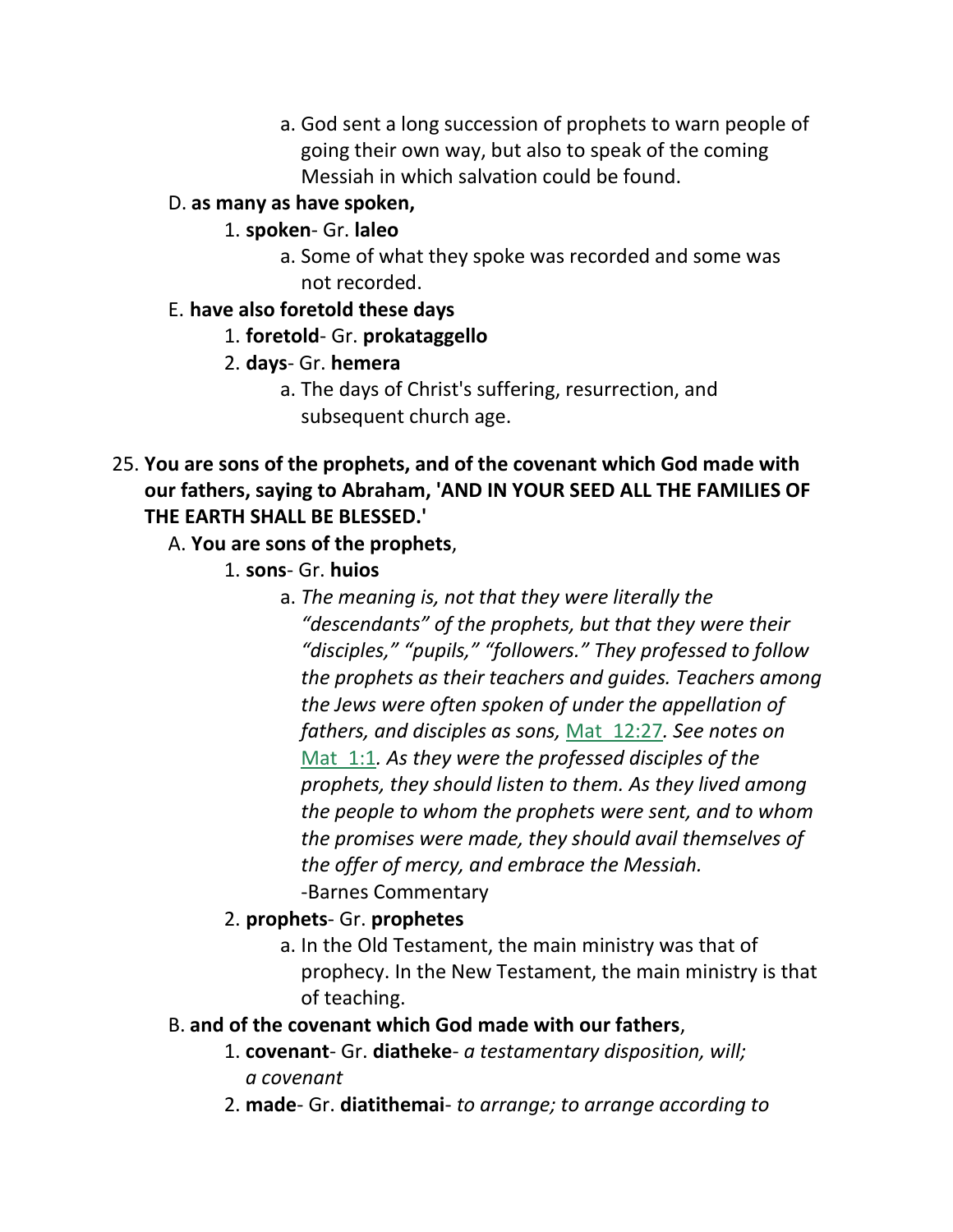*one's own mind; to make a disposition, to make a will; to settle the terms of a covenant, to ratify*

3. **fathers**- Gr. **pater**

a. Abraham, Isaac, Jacob...

- C. **saying to Abraham**,
	- 1. **Abraham** means *father of a multitude*
- D. **and in your seed all the families of the earth shall be blessed**

## 1. **seed**- Gr. **sperma**

- a. Paul tells us in Galatians that the seed of Abraham is Jesus Christ. Gal. 3:16
- b. Peter is tying Jesus Christ back to the covenant of Abraham and shows him to be His promised seed.
- 2. **families** Gr. **patria** *a group of families, all those who in a given people lay claim to a common origin*
- 3. **earth** Gr. **ge**
- 4. **blessed** Gr. **eneulogeo** *to confer benefits on, to bless*
	- a. The blessing of Abraham was both spiritual and natural. We thus are also blessed both spiritually and naturally.
- 26. **To you first, God, having raised up His Servant Jesus, sent Him to bless you, in turning away every one** *of you* **from your iniquities."**

A. **To you first**,

# 1. **first**- Gr. **proton**

a. Peter is referring to the fact that God first sent Jesus to the Jews. Rom\_1:16

# B. **God**,

1. The Father

# C. **having raised up His Servant Jesus**,

# 1. **raised**- Gr. **anistemi**

- a. Jesus was raised up by God's grace and nurturing. God needs to raise us before He can use us. He was also raised up after His death.
- 2. **Servant** Gr. **pais** *son, servant*

# D. **sent Him to bless you**,

- 1. **sent** Gr. **apostello** *to order (one) to go to a place appointed*
	- a. We must first be raised up by God before we are sent. Some